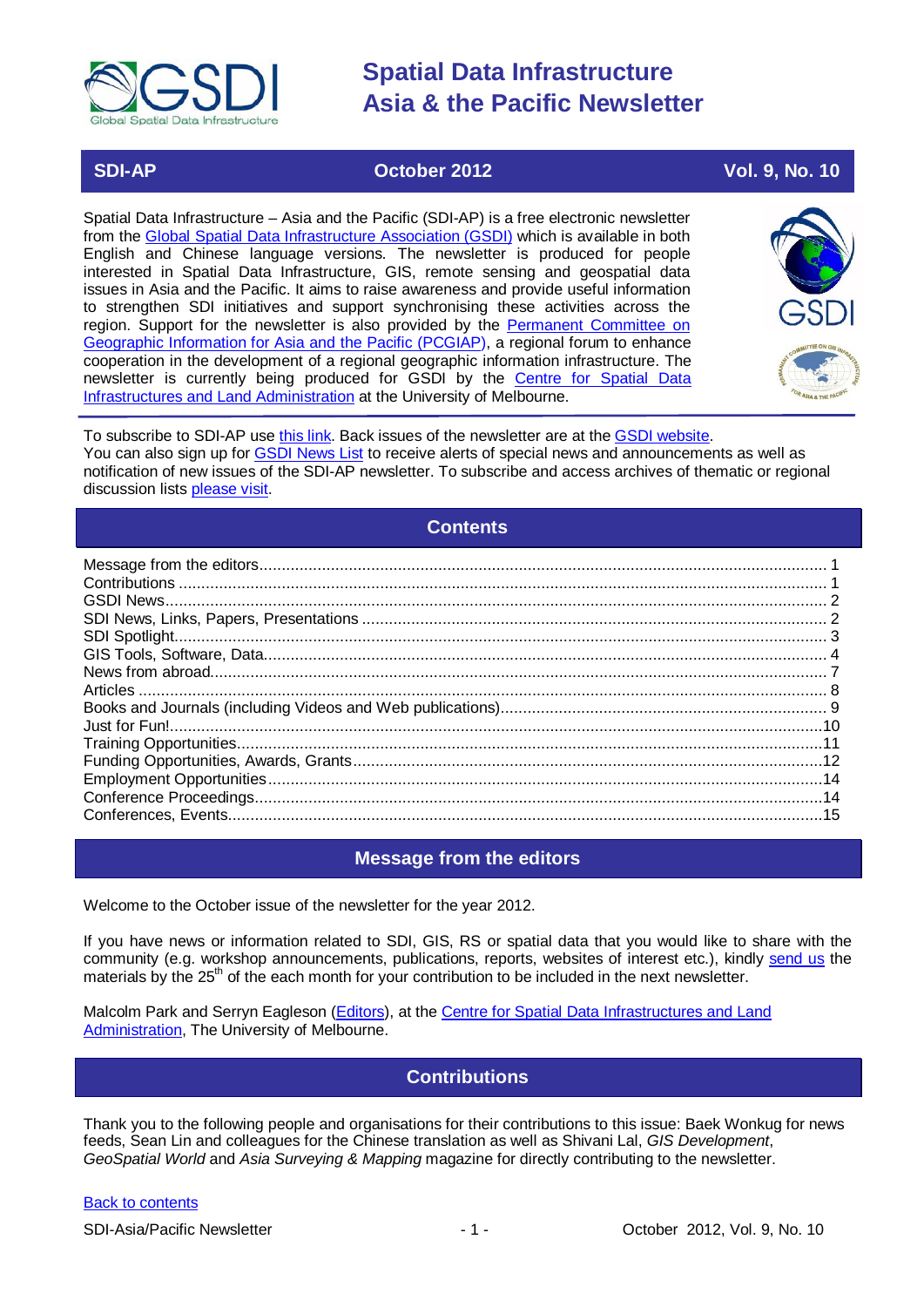

# **GSDI News**

# <span id="page-1-0"></span>**International Geospatial Society (IGS) Free Memberships**

At its recent meeting, the GSDI Board of Directors passed a motion that allows individuals in low and very low income nations to join the International Geospatial Society (IGS) by providing specific information of value to the global community in lieu of annual cash dues. To join, simply add your professional profile to the growing interconnected network of geospatial specialists across the globe. Benefits of membership in IGS are listed at [http://www.igeoss.org/benefits.](https://owa.unimelb.edu.au/owa/redir.aspx?C=54c2b4d3973d480282dc7c38384f4204&URL=http%3a%2f%2fwww.igeoss.org%2fbenefits) For further information, contact [Harlan Onsrud,](mailto:onsrud@gsdi.org) Executive Director, GSDI Association.

# <span id="page-1-1"></span>**[Back to contents](#page-0-0)**

# **SDI News, Links, Papers, Presentations**

## **[Sri Lanka, UN to improve disaster management through Open Data](http://www.futuregov.asia/articles/2012/sep/17/sri-lanka-un-improve-disaster-management-through-o/)**

The Survey Department of Sri Lanka and the United Nations Office for the Coordination of Humanitarian Affairs (UNOCHA) signed an agreement for digital data dissemination, the first of its kind between the Government and the UN, which will allow organisations to freely use Government geographic data for disaster management purposes.

The initiative stemmed from the need to address challenges posed by the lack of access to essential information needed to make well-informed decisions during critical situations.

According to Mahesh Fernando, the Surveyor General of the Survey Department of Sri Lanka, the agreement will assist in addressing information gaps in disaster management by improving how disaster related information is analysed.

The agreement ensures that national authorities and as well as other humanitarian partners are able to access, share and use geographic data to make disaster preparedness and response activities more efficient and effective.

Meanwhile, Brendan McDonald, Head of UNOCHA Sri Lanka, said that the agreement was a practical example of the Government's commitment to the implementation of the *Hyogo Framework for Action* which was adopted by the Government in 2005 at the World Conference on Disaster Reduction, Japan.

Based on UNOCHA's reports, the economic cost of disasters over the last ten years in Sri Lanka has exceeded 257 billion rupees (USD 1.95 billion dollars). McDonald noted that with the partnership in place, the government and other humanitarian organisations will be able to work together to reduce the impact of disasters on people's lives, as well as the Sri Lankan economy and environment.

# **Azerbaijan SDI**

A. **[Technical Committee on Standardisation created in Azerbaijan for effective land evaluation](http://en.trend.az/capital/business/2039557.html)**

A technical committee on standardisation TC-11 has been created in Azerbaijan in order to effectively assess land and develop national standards for state, municipal and private forms of land ownership in Azerbaijan, the chairman of the State Land and Cartography Committee of Azerbaijan Republic Garib Mammadov said at a presentation of the technical committee on standardisation, Evaluation of land and geographic information and geometrics.

"The structure of the TC-11 will include the secretariat and six sub-committees, such as means to improve the quality of the land, land evaluation, geospace services, images, management of inventory data and the information society and Geodesy and Cartography, Mammadov said.

Mammadov noted that a list of 20 member companies sitting on the technical committee has also been approved.

The committee has been created based on the joint order of the State Committee on Standardisation, Metrology and Patent, and the State Committee for Land and Cartography.

The committee is created to assess the land cadastre, geodesy and cartography, geographic information systems, organisation and implementation of national, regional and international standardisation activities in the field of national spatial data infrastructure.

The list of member organisations includes the central executive authorities engaged in relevant activities, state agencies, research institutes of the National Academy of Sciences of Azerbaijan as well as a number of universities and companies.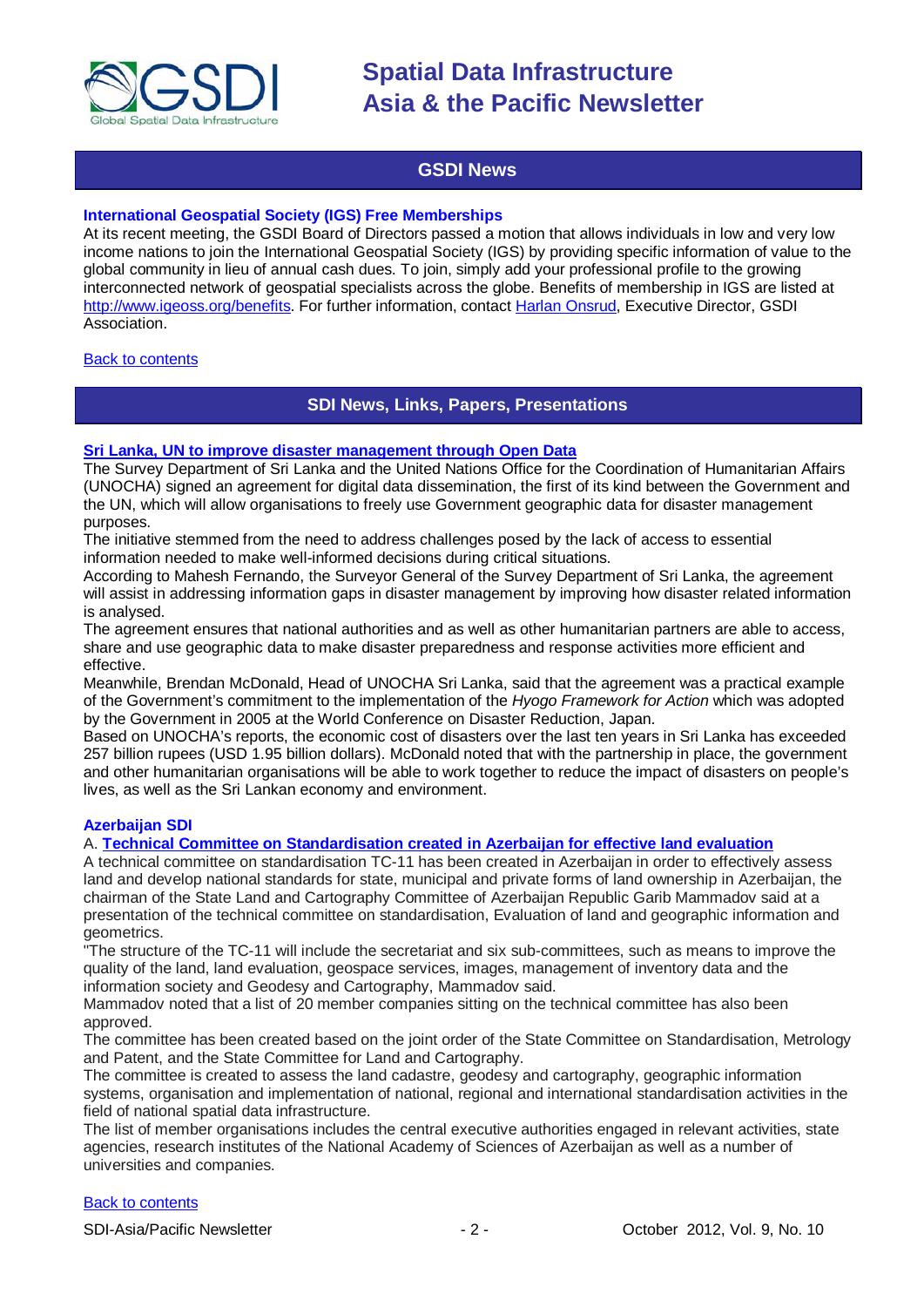

# B. **[Azerbaijan to set up a national standard for spatial data infrastructure](http://www.news.az/articles/economy/62019)**

[The State Committee on Standardization, Metrology & Patents of Azerbaijan](http://www.azstand.gov.az/index.php) established a new Technical Committee for Evaluation of Land & Geographic Information Science/Geomatics.

The Committee reports that among its functions is to provide land valuation, land survey, land cadastre, geodesy and cartography, geographic information systems (GIS), as well as the basic territorial security of information and navigation services. "In addition, the Technical Committee will develop a plan of standardization of national spatial data infrastructure, in particular development of state standards in this direction, clarification of existing standards".

# C. [The National Spatial Data İnfrastructure in Azerba](http://www.emdk.gov.az/files/uploader/Presentations_last.pdf) ijan(PDF)

This collection has been made on the basis of materials related to the International Theoretical and Practical Conference on the subject of The Role of the Unified Cadastre of Real Estate and National Spatial Data Infrastructure in Property Administration which was held in Baku on October 6-7, 2011 and organized by the State Committee on Property Issues of the Republic of Azerba ijan and the World Bank.

# <span id="page-2-0"></span>[Back to contents](#page-0-0)

# **SDI Spotlight**



This month's "Spotlight" feature is from Nilofer Tambuwala who is a PhD candidate at the Centre for Spatial Data Infrastructures and Land Administration within the Department of Infrastructure Engineering at the University of Melbourne. Nilofer's research is multi-disciplinary, looking at THEUNIVERSITY OF land administration for macroeconomic policy and sustainable development;



with a focus on federated countries. Her research is part of an ARC Linkage project titled: A National Infrastructure for Management Land Information (NIMLI). This article is an update on the Spotlight feature published in the December 2011 issue of this newsletter. The editors note that this contribution from Nilofer is likely to be her last as a post grad student

as she is scheduled to submit her thesis in the near future and we wish her well in her post doc career.



# **Nature as a land infrastructure design tool**

The dominant focus of how we live and operate in society has changed over the last decade, to the economic reality of scarce natural resources and a shared vision for sustainable development. New markets are emerging as a way to manage scarce resources as new land interests are recognised. Land administration provides the infrastructure for secure land market transactions, and government macroeconomic policies work to manage the economy as a whole. As new land markets develop, there is an increasing need for better, more reliable information for improved economic management of land and its resources.

This need is most evident in many federated market economies where land administration is undertaken by state, provincial, or local governments; while macroeconomic policies to manage land markets occur at central level. In these countries, the capacity of independent, state-based land administration agencies to meet increasingly national drivers, particularly national economic policy, is challenging. This stems from an information asymmetry often caused by inadequate information flows between state and central governments. State based laws and processes make it difficult for central policy departments to access integrated land information, to manage markets that are increasingly national in focus.

Past, traditional approaches to improve land information access have achieved varying levels of success. However new markets are threatened by information asymmetries in the land sector that still remain unchecked, and there is an increasing need for an unencumbered, innovate approach. In particular, the increasing focus on sustainable development, natural systems and 'green' economies has shown the utility of *biomimicry*.

Biomimicry forms part of a radical new way of thinking, namely, *natural capitalism* that values natural resources as an internal asset rather than an externality. It encourages a shift in business practices to biologically inspired models that place higher value on solution-based systems and the flow of services. This innovative approach is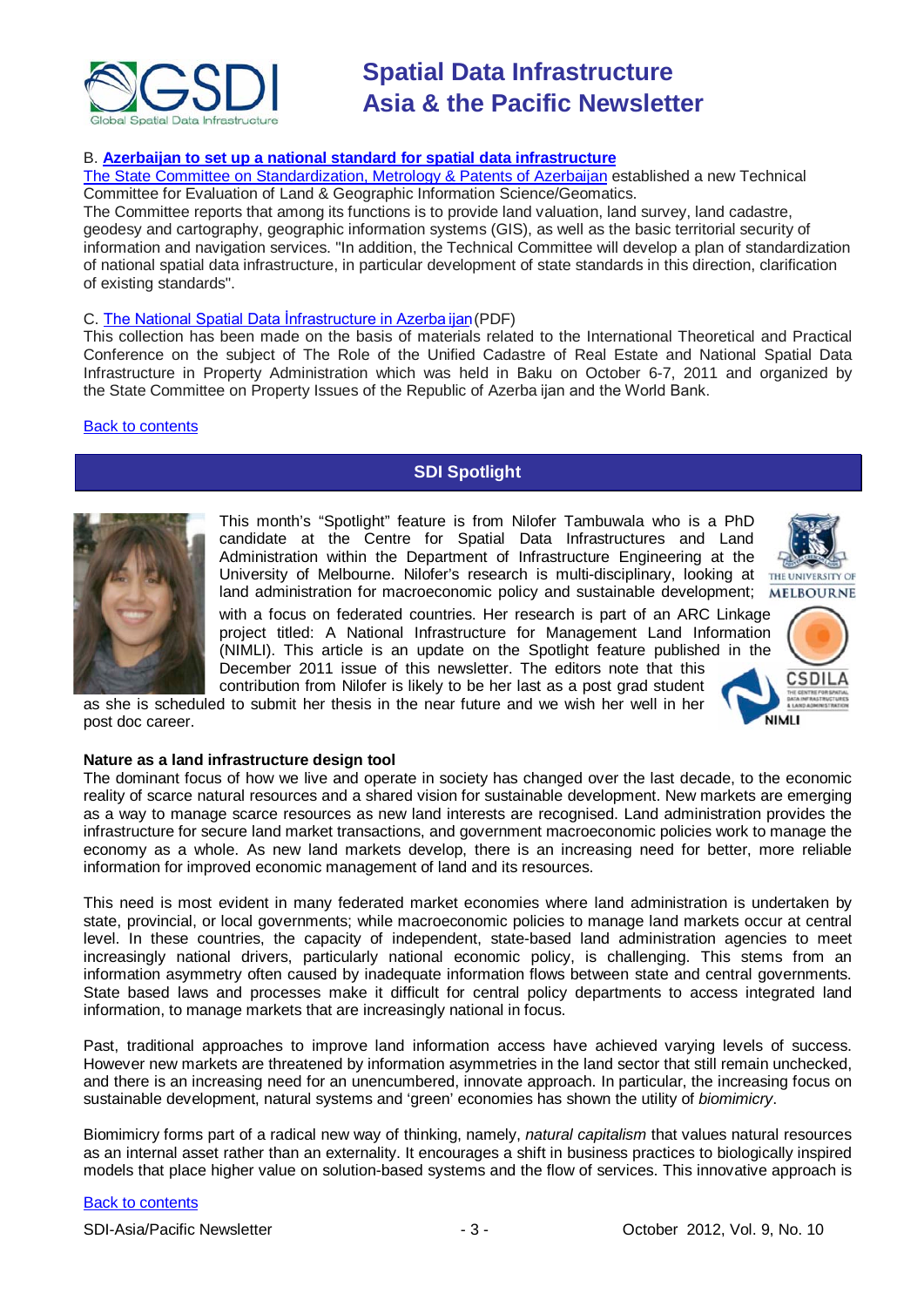

ideal for the evaluation and improvement of current land administration systems for future sustainability. As Albert Einstein said, "We can't solve problems by using the same kind of thinking we used when we created them."

Nature can deliver the best architecture having evolved over 3.8 billion years of what can effectively be called trial-and-error or *research*. Biomimicry uses nature as a model, to study and design real-world systems that emulate the efficiency and sustainability of processes in nature. It allows for a new, modern approach to unify land administration and macroeconomic policy for sustainable development.

The UN Conference on Environment and Development, RIO 1992, can be considered the first global innovation summit. Twenty years on, innovation, particularly 'green grown' is still a key feature of RIO+20, the UN Conference on Sustainable Development. Green growth encourages, among other principles, innovative



*Figure 1: A national land information flow lifecycle*

business models for sustainable growth that minimise waste. Minimising waste in systems design is a defining principle of biomimicry.

# **A lifecycle approach**

Closed-loop cycles in nature work to eliminate waste. In the context of land administration systems, waste occurs in the form of duplication, redundant processes and issues of timeliness, relevance and authority that bring the reliability of information into question. Emulating natural processes, or biomimicry, to improve current land administration can help to minimise or eliminate wasteful processes and resources, resulting in increased sustainability of current systems.

The Property Market Tree (presented in the Spotlight section of the December 2011 edition of the SDI-AP newsletter) illustrates the need for adequate information flows between the government land administration and policy departments, in order to sustain a healthy land market. Figure 1 adds an information flow *lifecycle* to this model, drawing on cradle-to-grave cyclical processes in nature, for a nation-wide approach to authoritative land information access and delivery at higher levels of

government. This model is proposed as the ideal situation for achieving a national land information infrastructure to sustainably manage land markets. Establishing an operational link between land administration agencies and central macroeconomic policy departments via an information flow lifecycle design, will enable better national economic policy and sustainable development.

<span id="page-3-0"></span>The editors remind our subscribers and readers that we welcome contributions for the *Spotlight* feature.

# **[Back to contents](#page-0-0)**

# **GIS Tools, Software, Data**

# **Apple's Map debacle**

The decision by Apple to replace Google Maps with its own Map app with the recently released iPhone 5 and the latest iteration of its iOS 6 operating system was premature and perhaps disasterous. Even after Apple fixes the problem(s), its reputation for infallibility will have been lost.

Sources: [The Age,](http://www.theage.com.au/technology/technology-news/has-apple-peaked-20120923-26eoc.html) [9to5Mac website,](http://9to5mac.com/2012/09/21/expert-cartography-ph-d-explains-the-issues-with-apples-maps/)

Dr. Mike Dobson, an expert in cartography and owner of local search and mapping consulting company TeleMapics, [recently published a lengthy post](http://blog.telemapics.com/?p=399) on his company's blog to explain the problems with Apple's new Maps app.

**[Apple and Google map services compared -](http://www.guardian.co.uk/technology/interactive/2012/sep/20/apple-google-maps-compared-interactive?INTCMP=SRCH) interactive** (Source: The Guardian)

For a more sober assessment see Matt Duckhsm & Stephan Winter, **[Is Apple Maps on a road to nowhere?](http://theconversation.edu.au/get-lost-is-apple-maps-on-a-road-to-nowhere-9760)** Source: The Conversation website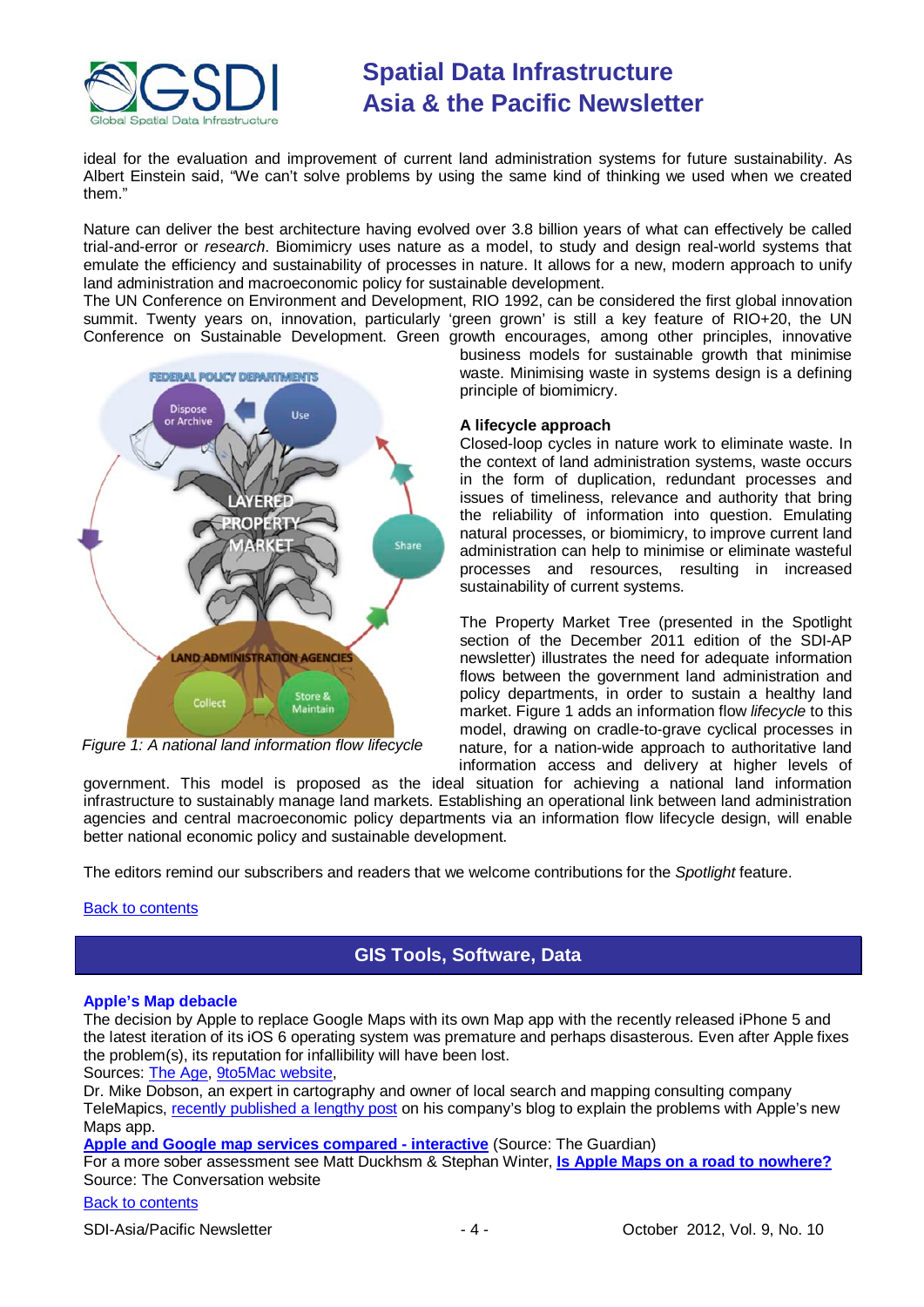

# **[Tandem Satellite Mission Reveals a Thinner Lunar Crust](http://www.scientificamerican.com/article.cfm?id=tandem-satellite-mission-reveals-a-thinner-lunar-crust&WT.mc_id=SA_DD_20120918)**

The first results from the GRAIL gravity-mapping mission suggest that the crust's average thickness is only 30 kilometers, not twice that as Apollo seismometers estimated



#### Source: Scientific American and [Nature](http://www.nature.com/news/tandem-satellites-probe-the-moon-s-interior-1.11419)

# **[The Philippines Begin 3D Mapping of the Entire Country](http://www.asmmag.com/201209064158/the-philippines-begin-3d-mapping-of-the-entire-country.html)** by Matt Ball

Later this month, scientists and researchers in the Philippines will begin mapping the entire country's topography in 3D using LIDAR equipment from Canada-based Optech. The P200 million project will create a high-resolution map of the country in a project dubbed the Nationwide Operational Assessment of Hazard or NOAH. While the primary purpose is mapping for flood disasters, the data will be useful for a number of purposes.

Source: Asian Surveying & Mapping

# **[Geo-Wiki Project](http://www.scientificamerican.com/citizen-science/project.cfm?id=geo-wiki-project&WT.mc_id=SA_DD_20120918)**

The [Geo-Wiki](http://geo-wiki.org/) Project is a global network of volunteers who wish to help improve the quality of global land cover maps. Since large differences occur between existing global land cover maps, current ecosystem and land-use science lacks crucial accurate data (e.g. to determine the potential of additional agricultural land available to grow crops in Africa).

**Register for the [Geo-Wiki](http://geo-wiki.org/login.php?menu=register) Project**

Source: Scientific American "Citizen Science"

# **[Remote Controlled High-Definition Octocopter](http://www.asmmag.com/201209184215/remote-controlled-high-definition-octocopter-makes-inroads-for-new-zealands-sycamore.html)**

New Zealand-based aerial imaging company Sycamore is harnessing the power of remote-controlled flying vehicles to capture high-resolution imagery from unique angles. The company used a octocopter controlled by a licensed pilot and assisted by a camera operator, all overseen by a nonflying supervisor. The unique flexibility of the device and the stunning imagery are being harnessed for a wide variety of applications. [Watch the video](http://vimeo.com/45898188)

Source: Asian Surveying & Mapping

# **[Global Map Pakistan version 2](http://www.iscgm.org/cgi-bin/fswiki/wiki.cgi)**

The Secretariat of the International Steering Committee for Global Mapping (ISCGM) has released Global Map Pakistan version 2. It is a collaborative effort of [Survey of Pakistan](http://www.surveyofpakistan.gov.pk/) ( ) and ISCGM.

# **[Gigalopolises: Urban Land Area May Triple by 2030](http://www.scientificamerican.com/article.cfm?id=cities-may-triple-in-size-by-2030&WT.mc_id=SA_DD_20120919)**

Suburbs, slums and city centers may grow by more than a million square kilometres — much of it now home to wildlife Source: Scientific American



# **[Mumbai Enlists Public Participation to Map and Monitor Land Use](http://www.asmmag.com/201209274262/mumbai-enlists-public-participation-to-map-and-monitor-land-use.html)**

Efforts are underway and ongoing across cities in India to document current land use patterns in order to formulate the next development plan.

Source: Asian Surveying & Mapping



# **[Google's 360-degree tour of the deep blue sea](http://www.smh.com.au/technology/sci-tech/googles-360degree-tour-of-the-deep-blue-sea-20120926-26l01.html#ixzz27YXSR12R)**

Australia's Great Barrier Reef has been opened to an audience of more than one billion people worldwide as Google launches a [virtual tour](http://maps.google.com/ocean) of one of the seven natural wonders of the world.

Users can log on to Street View on Google Maps and Google Earth and explore highresolution, 360-degree images of the reef that are being gathered as part of the Catlin

Seaview Survey, which documents the health of coral reefs around the world. Source: The Sydney Morning Herald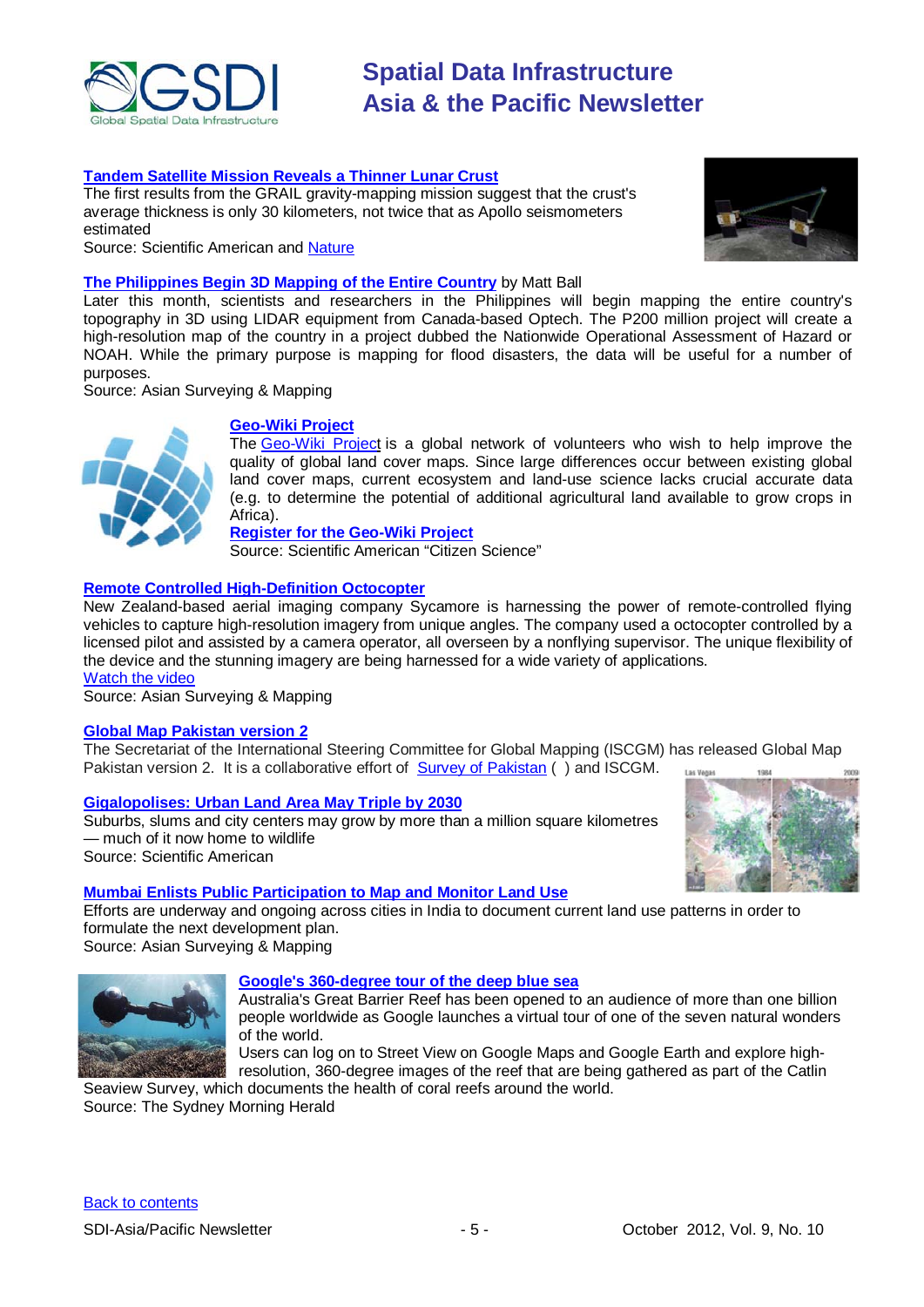



# **[This Vest May Well Be the Future of Indoor Mapping](http://www.theatlanticcities.com/technology/2012/09/vest-may-well-be-future-indoor-mapping/3399/)**

According to MIT, the future of indoor mapping could be a new prototype they've developed. It's a wearable vest equipped with a stripped down camera from the Microsoft Kinect video game system that can scan a 270-degree arc as it moves through an environment. The setup is also outfitted with accelerometers, gyroscopes and a barometer to track the shape and form of the mappable space as the walker moves around.

This video explains further, and shows how a 3D map of an indoor area can instantly develop as a person wonders through a building.

Source: Atlantic "Cities" and [MIT](http://web.mit.edu/newsoffice/2012/automatic-building-mapping-0924.html)

# **[Tron-like map of bike journeys reveals London's hubs](http://www.newscientist.com/blogs/shortsharpscience/2012/09/map-of-bicycle-journeys-reveal.html)**



It's a snapshot of 5 million bicycle journeys - and a handy map of London's commuter hotspots.

This image is a still from an animation created by visualisation specialist Jo Wood at City University in London. He based it on data from the first 5 million journeys pedalled in the Barclays Cycle Hire scheme since its launch in July 2010.

Visual analytics allow transport planners and organisations such as Transport for London to make better informed decisions to support the movement of people around our cities. The next level is to add anonymised user profiles to the data. This would give more information about people's use of the bicycles over time, which could lead to better placement of new

docking stations and help balance load across the network. Source: New Scientist

## **[Take a Field Trip With Google Field Trip for Android](http://blog.gisuser.com/2012/09/28/take-a-field-trip-with-google-field-trip-for-android/)**

A new mobile app from Google – Field Trip. Field Trip can help you learn about everything from local history to the latest and best places to shop, eat, and have fun. You select the local feeds you like and the information pops up on your phone automatically, as you walk next to those places. Source: Anything Geospatial GISuser Blog by @gletham

## **[Effort Underway to Map Global Waste](http://www.asmmag.com/201209274264/effort-underway-to-map-global-waste.html)**

The Foundation for Sustainable WasteResources, a global non-profit that is focused on efficient waste management, is pulling together a global map of waste disposal practices. The organization counts Esri as a major partner. The goal is to combat the most prevalent waste management practice of open dumping that has a negative impact on human health and the environment, particularly in developing regions. Source: Asian Surveying & Mapping

# **[How Google Builds Its Maps—and What It Means for theFuture of Everything](http://www.theatlantic.com/technology/archive/2012/09/howgooglebuildsitsmapsandwhatitmeansforthefutureofeverything/)**

Behind every Google Map, there is a much more complex map that's the key to your queries but hidden from your view. The deep map contains the logic of places: their no left turns and freeway onramps, speed limits and traffic conditions. This is the data that you're drawing from when you ask Google to navigate you from point A to point B and last week, Google showed me the internal map and demonstrated how it was built. It's the first time the company has let anyone watch how the project it calls GT, or "Ground Truth," actually works. Source: The Atlantic

## **[The dark side of digital mapping](http://www.guardian.co.uk/technology/2012/aug/28/google-apple-digital-mapping?INTCMP=SRCH)**

Over the last few years, at the kinds of conferences where the world's technological elite gathers to mainline caffeine and determine the course of history, Google has entertained the crowds with a contraption it calls Liquid Galaxy. It consists of eight large LCD screens, turned on their ends and arranged in a circle, with a joystick at the centre. The screens display vivid satellite imagery from Google Earth, and the joystick permits three-dimensional "flight", so that stepping inside Liquid Galaxy feels like boarding your own personal UFO, in which you can zoom from the darkness of space down to the ocean's surface, cruising low over deserts, or inspecting the tops of skyscrapers. (The illusion of real movement is powerful; your legs may tremble.) You can swoop down to street-level in Cape Town, spot ships in the Mekong river, or lose yourself in the whiteness of Antarctica.

Source: The Guardian and the [SMH](http://www.smh.com.au/technology/technology-news/the-dark-side-of-digital-mapping-20120830-25216.html)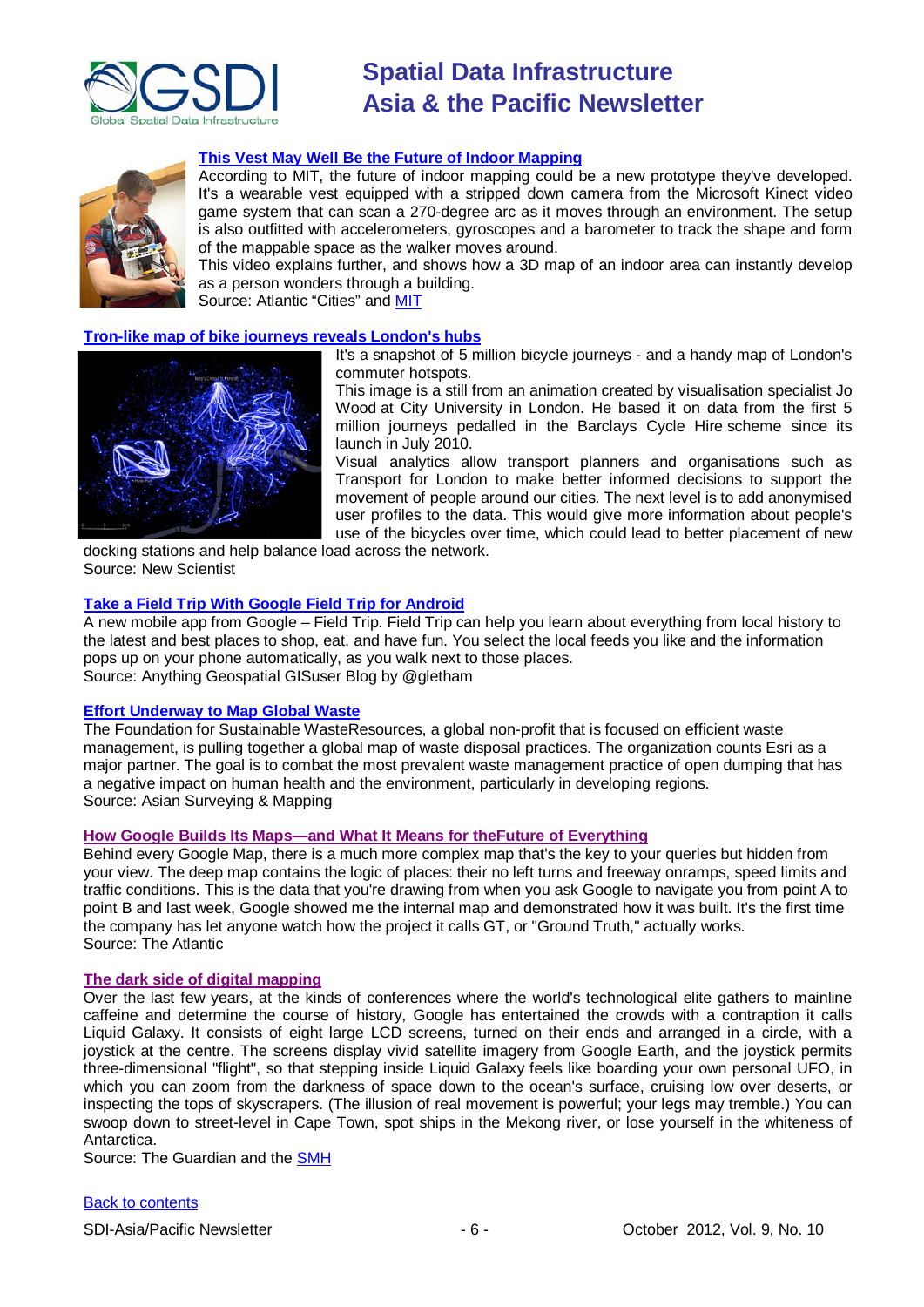

# **Data sources in New Zealand** – posted in the Thematic Mapping blog. [Getting free data in New Zealand](http://feedproxy.google.com/~r/thematicmapping/~3/nEXbQh2KFNs/getting-free-data-in-new-zealand.html?utm_source=feedburner&utm_medium=email)

So far on my travels through New Zealand I've been a bit frustrated with the the slow and costly WiFi services. Access to publicly funded data about the country is a totally different story. It's fast, easy, and free! Countries who lock up their publicly funded data (including my own country, Norway) should definitely look to New Zealand.

So where can you get free data about New Zealand? As I've just been in the country for two weeks, I'm not the best person to answer this question. But I've done some research and the natives where happy to tell me when I asked this question on my blog a few weeks ago.

# **[Koordinates](http://koordinates.com/layers/global/oceania/new-zealand/)**

This great Auckland-based company has created a portal which allows you to search, sort, bookmark and share geographic data sets. Download in the the format, projection and area you need, connect with web services using industry standard services or developer friendly APIs, or explore data within the browser. It's a success story in how geodata should be distributed.

# **[LINZ Data Service](http://data.linz.govt.nz/)**

Land Information New Zealand (LINZ) is the national provider and administrator of a wide range of geographical information. Here you can download hydrographic and topographic data (up to 1:50,000 scale), in the same easy to use Koordinates-fueled interface.

# **[LRIS Portal](http://lris.scinfo.org.nz/)**

The Land Resource Information Systems (LRIS) Portal is hosted by Landcare Research, an Environmental research organisation specialising in sustainable management of land resources. Here you can find a 25 meter Digital Elevation Model (DEM) of the North and South Island, - and a lot of data about the environment in New Zealand. Some of the data from Lancare Research is also [available as a web service](http://wiki.zen.landcareresearch.co.nz/informatics/2011/06/informatics-team-launch-geospatial-web-services/) (WMS, WMS-C). **[The National Land Resource Centre \(NLRC\)](http://www.nlrc.org.nz/resources/datasets/)**

A science center coordinated by Landcare Research in collaboration with other science organisations, government and businesses. They've created an extensive list of datasets provided by different organisations related to land resources.

# **[geodata.govt.nz](http://geodata.govt.nz/)**

A catalogue of publicly-funded geospatial data, and part of New Zealand's developing national spatial data infrastructure (NSDI).

## **[data.govt.nz](http://data.govt.nz/)**

A directory of publicly-available, non-personal New Zealand government held datasets. This site does not host data, instead it links to datasets held on other government websites.

## **[DigitalNZ](http://digitalnz.org/)**

An inititative led by the National Library of New Zealand helping people to use digital material from libraries, museums, government departments, publicly funded organisations, the private sector, and community groups. **Other resources:**

- [New Zealand Bathymetry \(NIWA\)](http://www.niwa.co.nz/our-science/oceans/bathymetry)
- [GNS Science](http://maps.gns.cri.nz/)

## <span id="page-6-0"></span>**[Back to contents](#page-0-0)**

# **News from abroad**

*"This section has been included to highlight some of the developments happening outside the region which demonstrate SDI in action.*

## **[In Search of a Uniform Way to Define the City](http://www.theatlanticcities.com/jobs-and-economy/2012/09/search-uniform-way-define-city/3165/)**

The edges of a city's defined borders don't really mean all that much when they bleed into yet more urbanity. The stereotype of sprawling Greater Los Angeles, for example, shows hardly any discernible distinction when crossing over the border from Los Angeles proper to neighboring Inglewood or El Segundo or Long Beach.

So when the city is more than a single city  $-$  a metropolis  $-$  how do we compare one city or urban agglomeration to the next? For now, we do it very imprecisely, by say, comparing the distinctly dense Hong Kong with radiating London. But a new set of metropolitan definitions is hoping to make city-to-city comparison a lot more sensible in an age of urban agglomerations indifferent to borderlines.

[Back to contents](#page-0-0) A [report from the OECD](http://www.keepeek.com/Digital-Asset-Management/oecd/urban-rural-and-regional-development/redefining-urban_9789264174108-en) proposes a new way of looking at and comparing the world's urban areas by crafting a formalized approach to defining them. In "Redefining 'Urban': A New Way to Measure Metropolitan Areas," authors Monica Brezzi, Mario Piacentrini, Konstantin Rosina, Daniel Sanchez-Serra propose the concept of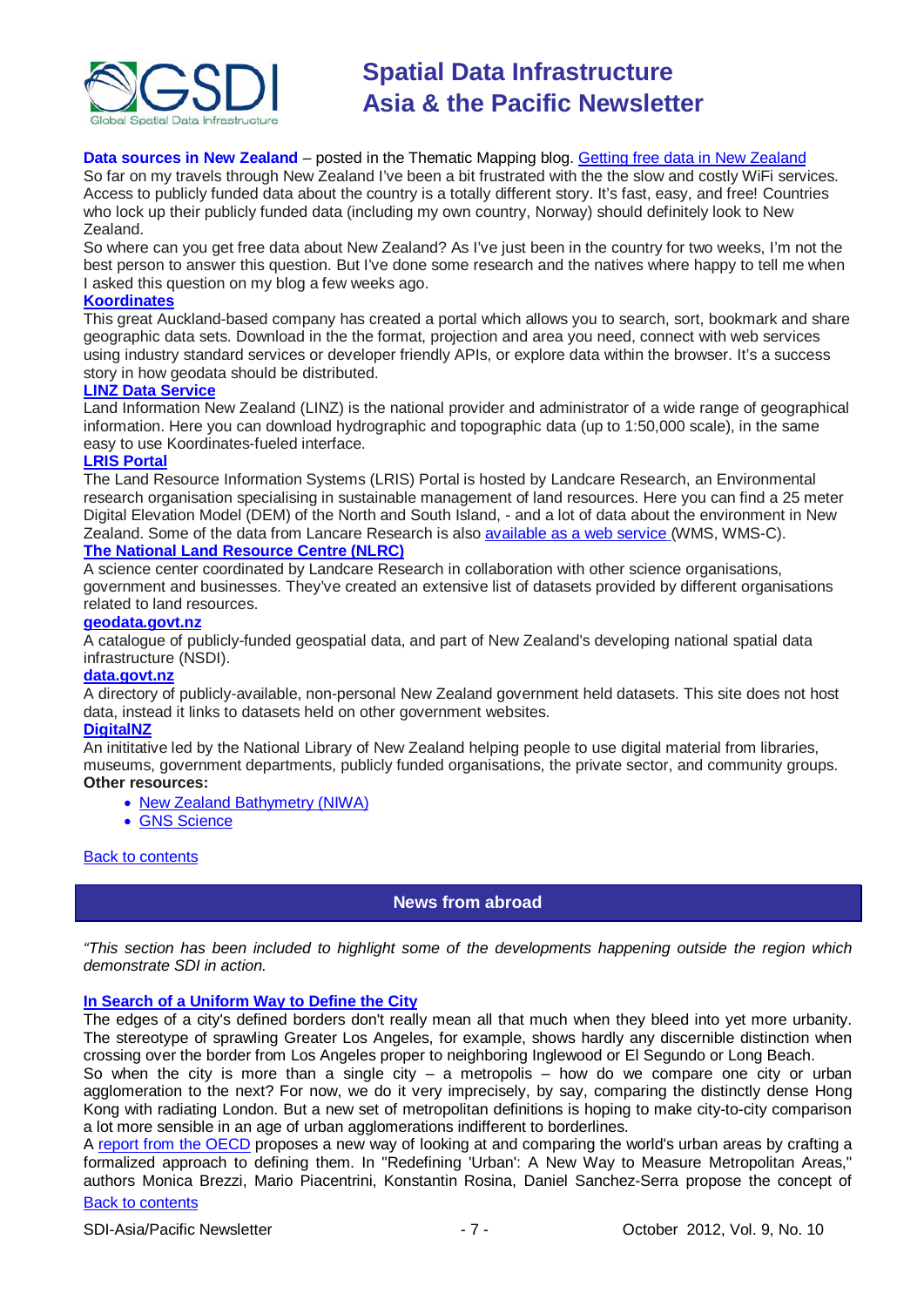

"functional urban areas" that are based on population density and travel-to-work flows. Basically, it's a measurement of population and interconnected economies. Source: Atlantic "Cities"

# **[French Winemakers Get Help from Above](http://www.scientificamerican.com/video.cfm?id=french-winemakers-get-help-2012-09-10&WT.mc_id=SA_DD_20120912)**

Satellite images are helping French winemakers harvest grapes at the peak of ripeness, leading to a better glass of wine.

Source: Scientific Ameerican

## <span id="page-7-0"></span>[Back to contents](#page-0-0)

**Articles**

**[Should we still use the term geospatial or Is it time to go back to maps and mapping?](http://www.sensysmag.com/dialog/perspectives/28250-should-we-still-use-geospatial-or-is-it-time-to-go-back-to-maps-and-mapping.html)** by Matt Ball We've all had difficulty describing geospatial technology to non-industry insiders, but there is a universal term that everyone recognizes, and that's maps and mapping. Many have amended computer-based to mapping, and thus given a distinction of a transition, but now we're all making maps with computers. At this point of computer software tool evolution and digital data capture dominance over paper, what about going back to the simpler, more universal, and better established terms? Source: Sensors & Systems

# **[Location Intelligence and Emergency Management: Prevent, Prepare, Respond and Recover with](http://www.asmmag.com/201209134191/location-intelligence-and-emergency-management-prevent-prepare-respond-and-recover-with-confidence.html)**

**[Confidence](http://www.asmmag.com/201209134191/location-intelligence-and-emergency-management-prevent-prepare-respond-and-recover-with-confidence.html)** by Sean Richards and Ashley Crane

Location Intelligence is empowering emergency managers to be better prepared, to respond in a more informed manner, and undertake recovery operations guided by a clear understanding of the situation. Applications providing location intelligence are indispensable to emergency workers as they provide the ability to display a large amount of information shown via an intuitive medium and location-enabled perspective. The end result is faster collaboration and interoperability between emergency management systems, providing confidence in the decision making process. Let's review the role of location intelligence during different phases of an event. Source: Asian Surveying & Mapping

## **[How California Legislated Its Way to Smarter Growth](http://www.theatlanticcities.com/design/2012/09/how-california-legislated-its-way-smarter-growth/3391/)**

A thorough new report developed by my colleagues at the Natural Resources Defense Council, together with Move LA, a transportation and smart development partnership in southern California, documents the impressive progress made over the last four years to ensure that our nation's most populous state will absorb future growth in a sensible way. Called *[Bold Plans for California Communities](http://www.nrdc.org/globalwarming/sb375/implementation-report/)*, the report traces the history and implementation of the state's landmark planning framework, adopted by the state legislature and in 2008. Source: Atlantic "Cities"

## **[Metrics to Measure Open Geospatial Data Quality](http://www.istl.org/12-winter/article1.html)**

Published in *Issues in Science and Technology Librarianship* (Winter 2012) **Abstract:**

This paper explores measurement standards on the quality of open geospatial data with the purpose of optimizing data curation and enhancing information systems in support of scientific research and related activities. A set of dimensions for data quality measurement is proposed in order to develop appropriate metrics. This paper will explore the standards of measurement on the quality assessment of open geospatial data with the purpose of improving information infrastructure in support of scientific inquiries. It will examine some of the existing metrics created for the measurement of geospatial and other types of data, based on which new content and structure have been developed to adjust to the unique features of open geospatial data creation, acquisition, management and use. A well-defined standard on data quality may be applicable to the measurement of other stages and types of open data development, although minor variations may exist.

## **[What treasure can be uncovered with today's maps?](http://www.sensysmag.com/dialog/perspectives/28190-what-treasure-can-be-uncovered-with-today%E2%80%99s-maps.html)** by Matt Ball

The treasure map is the most iconic image when it comes to uncovering wealth through map use. Finding the way to hidden treasure buried in the ground or cached in a mine has a strong romantic appeal, and while a real pirate treasure map has never been documented, the idea of finding hidden wealth with a map will forever endure.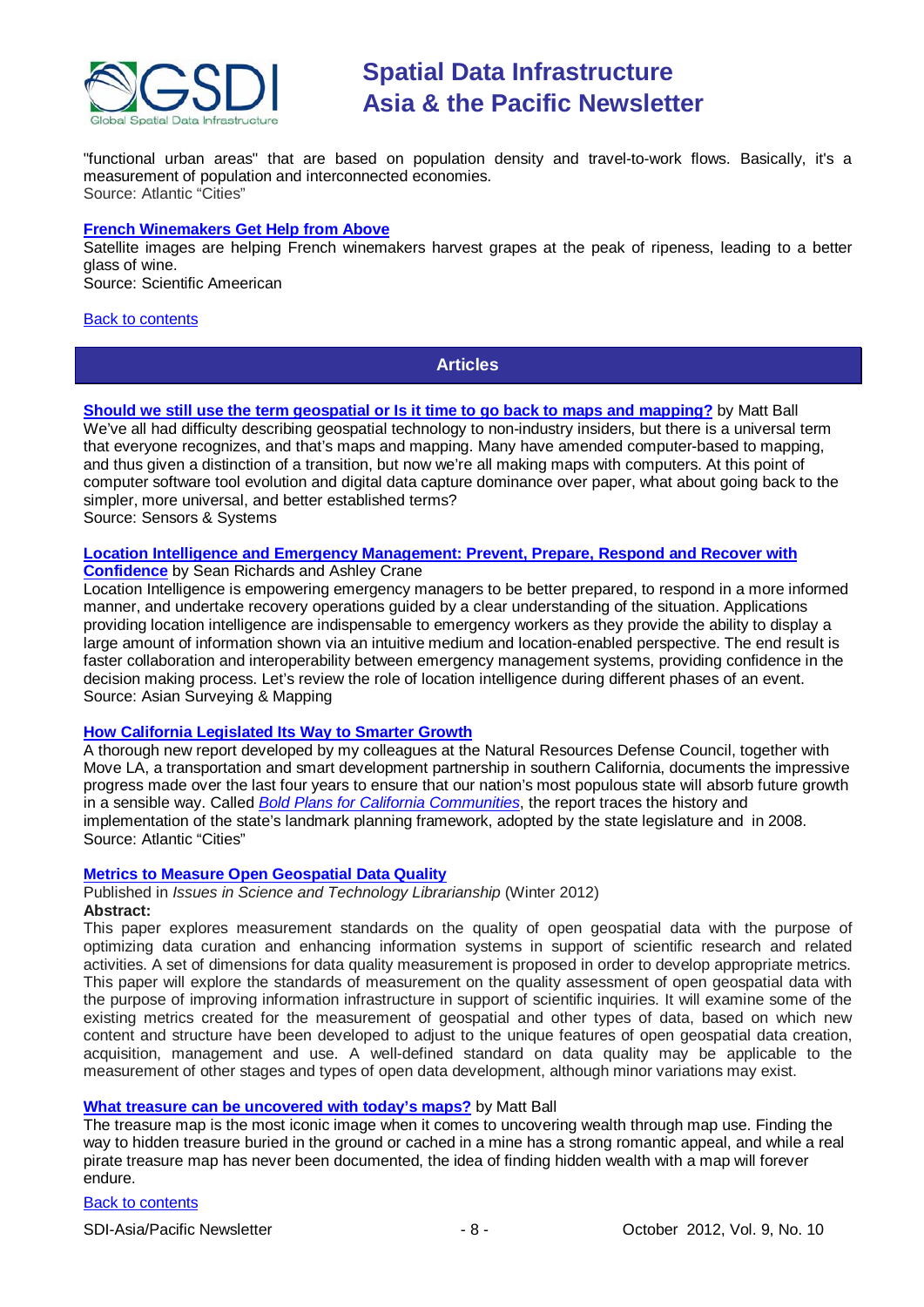

# Source: Sensors & Systems

# <span id="page-8-0"></span>**[Back to contents](#page-0-0)**

# **Books and Journals (including Videos and Web publications)**

**[The Fiscal Conservative's Case Against Sprawl](http://www.theatlanticcities.com/politics/2012/09/fiscal-conservatives-case-against-sprawl/3311/)** – Kaid Benfield reviews *[Thoughts on Building Strong Towns](http://www.marohn.org/)* by Charles Marohn

The author believes that urban sprawl is a Ponzi scheme and we the taxpayers are the ones left holding the empty bags.

In fact, the lead chapters of the book are devoted to the Ponzi thesis, whereby municipalities chase outward growth to find new tax revenue that proves insufficient when the infrastructure needs repair; so they chase even more new growth to pay for the previous round, over and over, until the pattern chokes the economic life out of the place.

Source: The Atlantic Monthly "Cities"

## **[Next Generation Gigital Earth](http://www.pnas.org/content/early/2012/06/20/1202383109.full.pdf+html)**

A paper entitled "Next-Generation Digital Earth" was published in the Proceedings of the National Academy of Sciences of the United States of America (PNAS) on 21 June 2012. The paper, meant to be an update of the Digital Earth vision given by Al Gore over ten years ago, reviews progress in Digital Earth scientific discovery, analyses current work, and forecasts future developments.

# **[Mapping London blog](http://mappinglondon.co.uk/)**

**[Call for Papers: A special issue on geospatial analysis of volunteered geographic information with](http://www.journals.elsevier.com/computers-environment-and-urban-systems/call-for-papers/call-for-papers-a-special-issue-on-geospatial/)  [Computers, Environment and Urban Systems](http://www.journals.elsevier.com/computers-environment-and-urban-systems/call-for-papers/call-for-papers-a-special-issue-on-geospatial/)**

Volunteered geographic information (VGI)

## **Submission**

Original papers with a length of 6000-7000 words are welcome. To submit your paper, please follow the [journal's](http://ees.elsevier.com/ceus/) Guide for Authors. We encourage authors to consider the option of supplementary data including raw data, derived data and source codes; we particularly encourage authors to pack your supplementary data in such a manner that interested readers can easily replicate your results. Authors must select "Special Issue" while they reach the "Article Type" step in the submission process, and identify the "geospatial analysis of VGI" special issue in their cover letter. First-time users must register themselves as Author.

# **Important dates:**

Paper submission due: 30 December 2012 Acceptance notification: 30 May 2013

Publication: 30 August 2013

# **Editors for the special issue:**

[Bin Jiang,](mailto:bin.jiang@hig.se) Department of Technology and Built Environment, Division of Geomatics, University of Gävle, Sweden

[Jean-Claude Thill,](mailto:Jean-Claude.Thill@uncc.edu) Department of Geography and Earth Sciences, University of North Carolina at Charlotte, USA

## **[FIG Publication No. 58: Spatially Enabled Society](http://www.fig.net/pub/figpub/pub58/figpub58.pdf)**

Joint publication of FIG-Task Force on Spatially Enabled Society in cooperation with GSDI Association and with the support of Working Group 3 of the PCGIAP.





## **[Cities Without Ground: A Hong Kong Guidebook](http://citieswithoutground.com/)**

Out in September from ORO Editions, considers the city through the lens of these above- and below-ground walkways, creating the first-ever maps showing the extent and variety of these networks.

Co-authored by Adam Frampton, Jonathan D. Solomon and Clara Wong, architects and academics who spent time living and working in Hong Kong, the book comprehensively documents the walkways through highly detailed drawings and 3D models. Mostly visual, it presents a different kind of city guide, showing both how to get around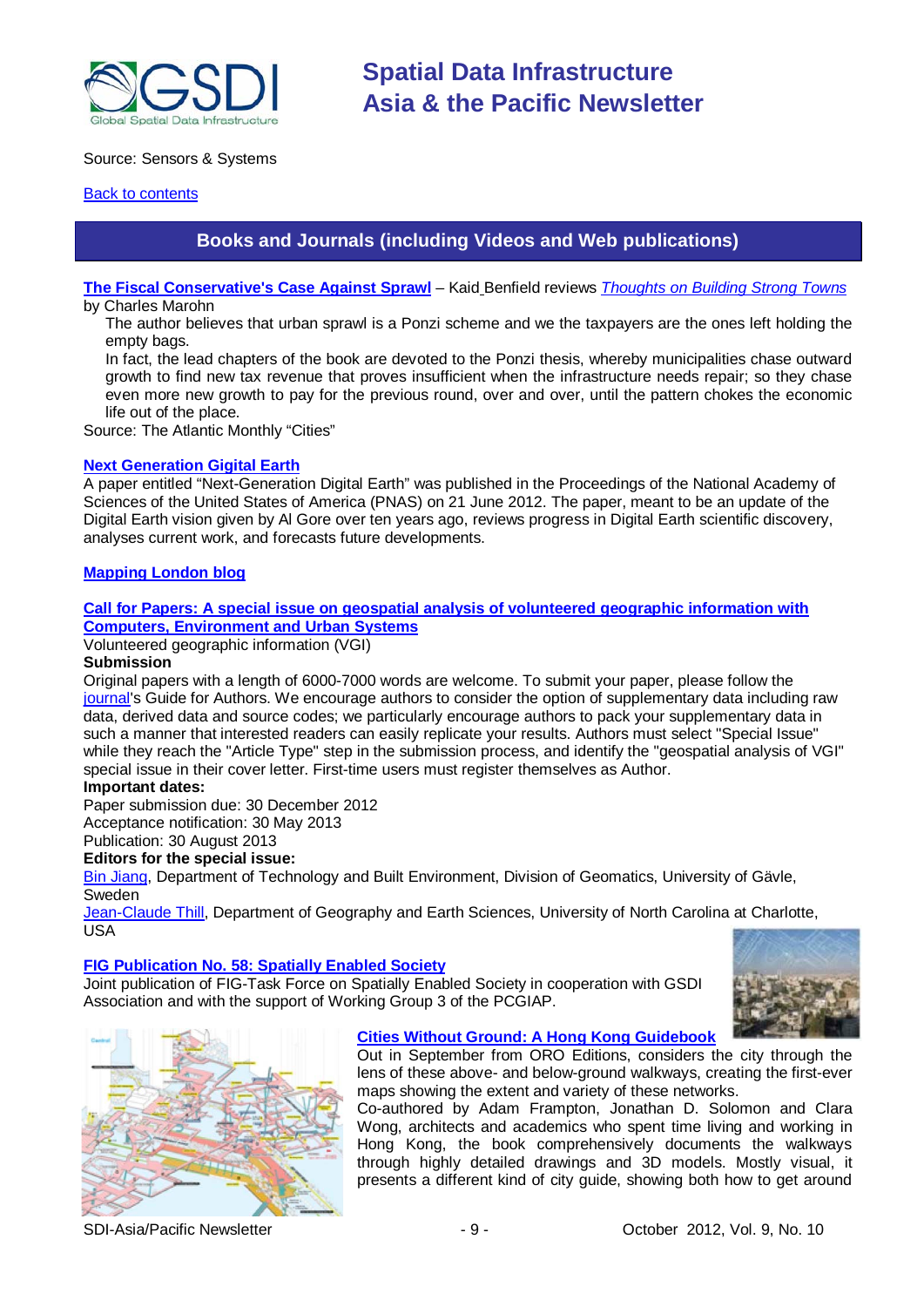

within these networks and how they've developed and grown despite any formal planning or blueprint.

# **[Borderlines blog from the New York Times](http://opinionator.blogs.nytimes.com/category/borderlines/)**

Countries are defined by the lines that divide them. But how are those lines decided — and why are some of them so strange? Borderlines explores the stories behind the global map, one line at a time. by Frank Jacobs

Frank Jacobs is a London-based author and blogger. He writes about cartography, but only the interesting bits. His other blog is [Strange Maps](http://bigthink.com/blogs/strange-maps)

#### **[Thematic Mapping blog](http://blog.thematicmapping.org/)**

Terrain mapping with Mapnik

Blog of **[Ragnvald Larsen, geographer](http://www.mindland.com/wp/)**

Geographer working with maps at the Norwegian Directorate for Nature Management. Part of his job is to contribute to development aid projects.

**International Society for Digital Earth** - August, 2012 [Newsletter](http://www.digitalearth-isde.org/news/isde-newsletter(201208).html)

**[Thoughts on the Geospatial industry, Open Standards and Open Source](http://cameronshorter.blogspot.com/2011/06/memoirs-of-cat-herder-coordinating.html)** Cameron Shorter's blog

**New Zealand - SDI Cookbook Chapter 6 – [Government and Industry, moving forward.](http://www.geospatial.govt.nz/sdi-cookbook-chapter-6-government-and-industry-moving-forward)**

**Carnival Of The Geospatialists #3 - [Musings and Down-Right Cool Things Shared by the Geo Faithful](http://www.gisuser.com/content/view/25690/28/)**

**Open Planet 5, the magazine published for the International gvSIG Conference is now available in [electronic format](http://jornadas.gvsig.org/descargas/magazine)**

## **[SDI Magazine](http://www.sdimag.com/)**

**[Mother Pelican: A Journal of Sustainable Human Development](http://www.pelicanweb.org/solisustv08n01page1.html)** The January 2012 issue has been posted:

**[LiDAR News, Vol 2, No 19](http://www.lidarnews.com/newsletter/Vol2No19.htm)** (September 2012)

**[Think Quarterly](http://thinkquarterly.co.uk/#aboutthebook)** – Google's new on-line magazine

**[Coordinates](http://mycoordinates.org/pdf/jun12.pdf)** monthly magazine - **PDF** (June 2012)

**[SERVIR-Africa community news](http://www.servirglobal.net/africa/en/News/CommunityNews.aspx)**

**GISuser - [GIS and Geospatial Technology News](http://www.gisuser.com/)**

**[National Geographic website](http://www.nationalgeographic.com/)**

**[The Atlantic Cities website](http://www.theatlanticcities.com/)** including [Maps](http://www.theatlanticcities.com/posts/map/)

**[Professional Surveyor](http://www.profsurv.com/)** magazine

**[The American Surveyor](http://www.amerisurv.com/newsletter/29AUG2012.htm)** newsletter (August 29)

<span id="page-9-0"></span>[Back to contents](#page-0-0)

# **Just for Fun!**

#### **[A Map of New York City's Moods](http://www.theatlanticcities.com/neighborhoods/2012/09/map-new-york-citys-moods/3196/)** Source: Atlantic "Cities"

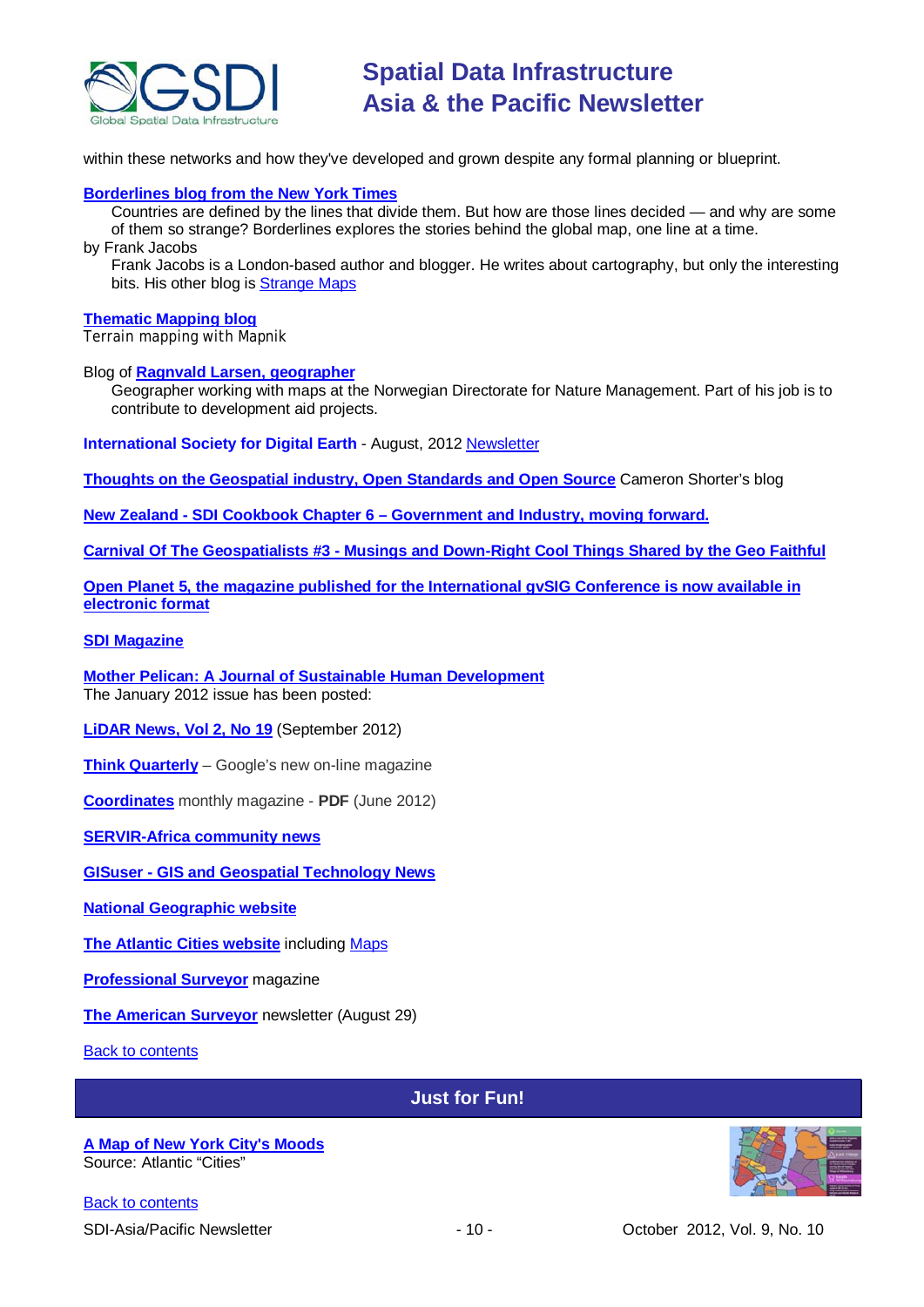



# **[Nicaragua: No man's land?](http://www.stampmagazine.co.uk/news/article/nicaragua-no-man)** by David Allen Norris

Two central American nations almost went to war in 1937, over the usual points of conflict. You know: national pride, disputed territory, postage stamps... Source: Stamp Magazine

# **[The Legend of the Tsar's Finger](http://bigthink.com/strange-maps/580-the-legend-of-the-tsars-finger)**

Unable to agree on the best route of the future railway line, they test the patience of the Russian autocrat until it snaps. In exasperation, Tsar Nicholas snatches the map from the dithering technicians, grabs a ruler and draws a straight line between both cities: *Gentlemen, there's your route! …* The anomaly is also known as the *Tsar's Finger*, because the story goes that Nicholas I stuck out a finger over the ruler, and in his furious impatience, simply drew around it. Since nobody dares to correct a Tsar, especially not an angry one, the railway was built exactly like Nicholas had demanded, bypass included.

Source: "Strange Maps" blog

# **[Real time map shows planes in the air now](http://www.heraldsun.com.au/travel/news/real-time-map-shows-every-plane-in-the-air-now/story-fn32891l-1226476960352)**

Flightradar24's air maps are updated every couple of seconds. They allow you to track a specific flight across the globe and you can even see the plane's altitude and speed.

Source: Herald Sun and [Flightradar24](http://www.flightradar24.com/t_blank)

**[How the Center of the Earth Got a Little Off Kilter](http://www.nytimes.com/2012/09/25/world/americas/in-ecuador-center-of-the-earth-is-a-little-off-kilter.html)** Source: NY Times

#### **[If you thought Apple's maps were weird, look at these](http://www.guardian.co.uk/commentisfree/interactive/2012/sep/07/weird-maps-to-rival-apple-in-pictures?INTCMP=SRCH)** Source: The Guardian

# <span id="page-10-0"></span>[Back to contents](#page-0-0)

# **Training Opportunities**

# **[Course Spotlight: Master of Spatial Information Science](http://themelbourneengineer.eng.unimelb.edu.au/2012/02/course-spotlight-master-of-spatial-information-science/)**

The University of Melbourne [Course Spotlight: Master of Spatial Information Science](http://themelbourneengineer.eng.unimelb.edu.au/2012/02/course-spotlight-master-of-spatial-information-science/)

Spatial information is an essential and indispensable part of any economy's infrastructure. It is needed in all walks of life and on many scales, with applications in land tenure systems, environmental modelling, food production, disaster management, climate change modelling, engineering, architecture and urban planning. Current industry shortfalls in spatial information practitioners combined with a growing demand in Australia and internationally, ensure graduates a range of well-paid job opportunities.

Find out more about the [Master of Spatial Information Science,](http://www.msi.unimelb.edu.au/study/graduate/master-of-spatial-information-science/) as well as our [scholarship opportunities.](http://www.eng.unimelb.edu.au/study/graduate/scholarships.html)

# **[Learn to Use HTML5 with Esri ArcGIS](http://www.gisuser.com/content/view/25915/2/)**

Get a brief introduction to HTML5 and learn how to use HTML5 technologies with the ArcGIS API for JavaScript and ArcGIS Online.

Source: GIS User and [ESRI](http://training.esri.com/Gateway/index.cfm?fa=seminars.gateway)

# **[Large-Scale 3D Laser Scanning: The Complete Process](http://www.faro.com/site/resources/details/1373?CampaignId=70170000000bbwr)**

Don't worry if you missed the live webinar, "Large-Scale 3D Laser Scanning: The Complete Process". It's now available online for you to watch any time!

# **[e-Learning for the Open Geospatial Community](http://elogeo.nottingham.ac.uk/xmlui)**

We are pleased to inform that the course repository for the ELOGeo (An e-Learning Framework for Using Geospatial Open Data, Open Source and Open Standards) project is ready. ELOGeo is a JISC-funded project based at the Centre for Geospatial Science, the University of Nottingham in partnership with the Mimas Centre of Excellence at the University of Manchester. ELOGeo main collaborators are Open Source Geospatial Foundation, Open Geospatial Consortium (OGC), Ordnance Survey, Open Nottingham, International Cartographic Association (ICA) and gvSIG Association. [More details of ELOGeo.](http://elogeo.nottingham.ac.uk/index.html)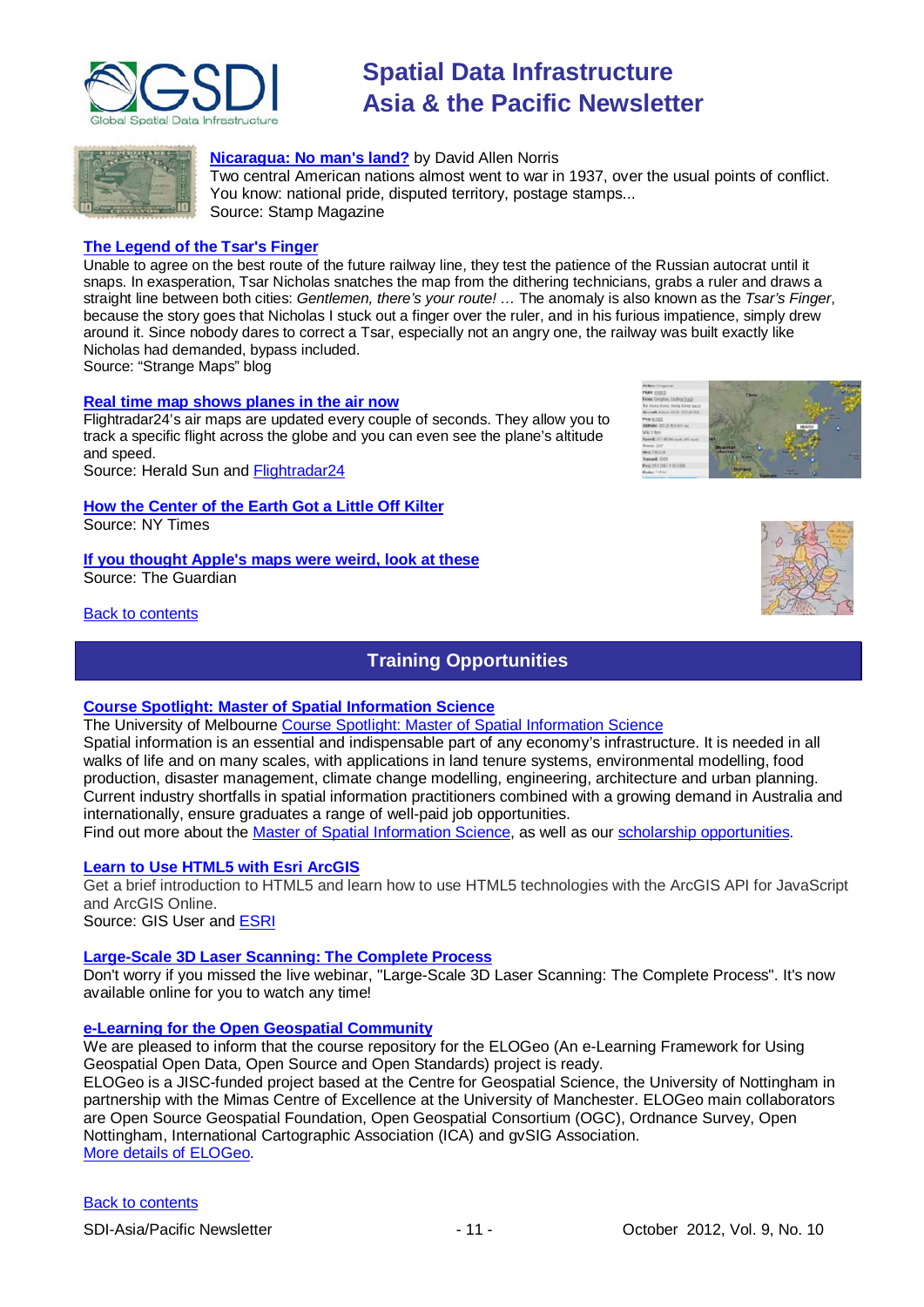

# **gvSIG Training platform opens with a first course for gvSIG users**

The gvSIG Association tries to increase its learning offer through online courses, publishing a new learning platform: gvSIG Training. In parallel, the gvSIG Association launches its official certification program. It's a step forward in the training processes in free geomatic, creating an online training centre, that contributes to the spreading as well as to the sustainability of the gvSIG project. Training without geographic barriers, and with the best professionals.

In this platform, you will find courses in several languages to learn to use the different applications of the gySIG project, in a user level as well as in a developer one. The courses list will be extended gradually with different gvSIG and free geomatic specialization courses (databases, map servers...), with the objective of covering the different needs of the Community.

The courses offered by gvSIG Training are part of the training routes that are required to obtain the gvSIG official certification.

For further information:

- gvSIG Training: [<http://gvsig-training.com/>](http://gvsig-training.com/)

- gvSIG Certifications: [<http://www.gvsig.com/services/certification>](http://www.gvsig.com/services/certification)

## **GIS Courses by Distance Education NSW Riverina Tafe**

The courses listed below are all full Geographic Information Systems courses which can be studied over a number of semesters by distance study pathways.

[Certificate III in Spatial Information Services \(GIS\)](http://www.rit.tafensw.edu.au/nec/nrme/giscourses#Cert III in Spatial Information Services (CPP30109))

[Certificate IV in Spatial Information Services \(GIS\)](http://www.rit.tafensw.edu.au/nec/nrme/giscourses#Cert IV in Spatial Information Services (CPP40209))

[Diploma of Spatial Information Services \(GIS\)](http://www.rit.tafensw.edu.au/nec/nrme/giscourses#Diploma of Spatial Information Services (CPP50207))

Sourc[e: NSW River](http://www.rit.tafensw.edu.au/nec/nrme/giscourses)

# **[Participatory Spatial Information Management and Communication Training Kit now available on-line](http://www.cta.int/en/About-us/CTA-news/Participatory-Spatial-Information-Management-and-Communication-Training-Kit-now-available-on-line)**

Co-published by CTA and IFAD in English and Spanish, the Training Kit is a unique product that can be tailored to meet user needs, ensuring that employees get the best training available on Participatory Spatial Information Management and Communication.

The [online version](http://pgis-tk.cta.int/) was launched at the beginning of March 2011. The DVD version was launched in December 2010. The Training Kit contains 15 Modules, each presented through a series of Units. Modules cover the entire spectrum of good developmental practice – from mobilising communities to developing a communication strategy based on the outcome of participatory mapping activities. The Modules touch on topics such as the fundamentals of training, ethics and community groundwork and processes as well as the more technical low-, mid- and high-tech participatory mapping methods.

Users decide what they want to cover and when. The product has been developed using the Multimedia Training Kit (MMTK) approach – which allows you to pick and choose those Modules, Units and components that best suit your particular requirements and develop a curriculum to suit your specific needs. **Publishers:** Technical Centre for Agricultural and Rural Co-operation ACP-EU (CTA), Wageningen, The Netherlands and International Fund for Agricultural Development (IFAD), Rome, Italy Source: [The Centre for Agricultural and Rural Cooperation](http://www.cta.int/en/About-us/Who-we-are)

# <span id="page-11-0"></span>**[Back to contents](#page-0-0)**

# **Funding Opportunities, Awards, Grants**

## **[Ideas Challenge](http://www.gmes-masters.com/ideas-challenge)**

The Ideas Challenge is at the core of the GMES Masters competition. It invites students, entrepreneurs, start-up companies and SMEs to submit their ideas for an innovative commercial use of GMES to a secure online database on the GMES Masters website. The best idea for a commercially viable business idea using GMES data will be rewarded. The winner will be rewarded with a cash prize of EUR 10,000 as well as the chance to get his idea further developed in one of the six ESA Business Incubation Centres (BICs). The incubation package has a value of up to EUR 60,000.

# **[ESA App Challenge](http://www.gmes-masters.com/esa-app-challenge)**

[Back to contents](#page-0-0) The European Space Agency (ESA) will award the ESA App Challenge to the best application idea for the usage of GMES on mobile phones. Proposals shall address one or more GMES main thematic areas (land,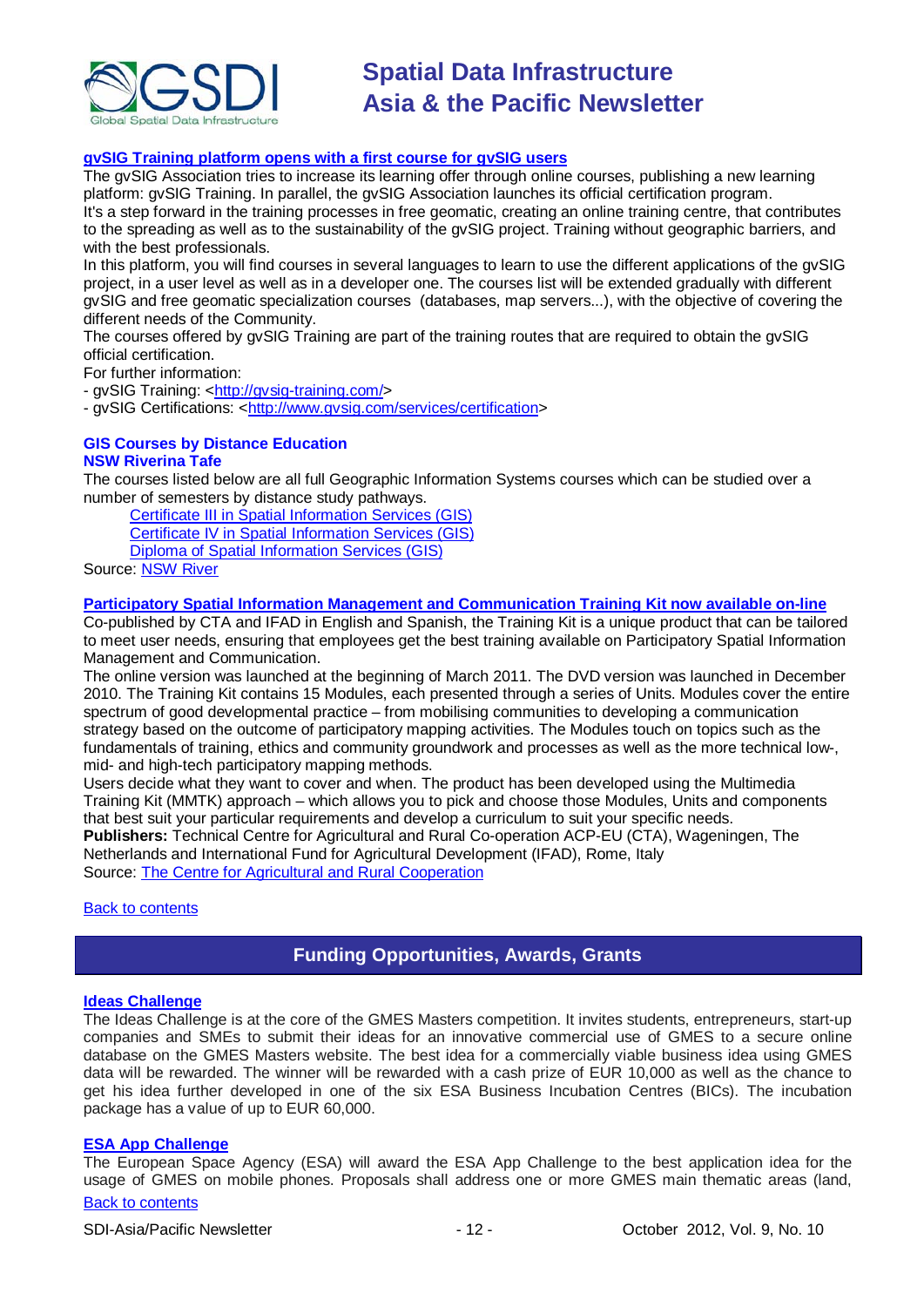

marine environment, atmosphere, climate change, emergency management). ESA is looking for ideas that can be implemented quickly into a profitable business. The application should consist of a base app containing info and news on GMES, as well as one or more specific content modules that provide relevant location-based data to users in real time. The winner will be considered for support by one of the six European Space Agency's Business Incubation Centres (ESA BICs) across Europe (value up to EUR 60,000).

# **[European Space Imaging High-Res Challenge](http://www.gmes-masters.com/european-space-0)**

European Space Imaging (EUSI) is Europe's leading provider of Very High-Resolution (VHR) satellite data. EUSI will award the best application idea using the most advanced VHR satellite data. Application ideas which are easily implementable, sustainable, cut costs and create efficiencies are of high interest. Participants are required to submit detailed application ideas including business concepts. The winner will be awarded a data package of EUSI satellite data worth up to EUR 20,000 for use in further developing the winning application.

# **[DLR Environmental Challenge](http://www.gmes-masters.com/dlr-environmental)**

DLR is looking for new applications in Earth observation, especially proposals addressing the mapping of the environment and climate. Ideas for using Earth observation to manage sustainable supplies of energy are also welcome. In addition to any kind of non-satellite geoinformation, proposals should be based on existing or imminent Earth observation satellite data that is available either for free or under commercial terms. The product or service generated from the idea should support either professionals from organisations and companies in environmental assessment, or the general public and consumer-oriented markets. Both regional and global applications and services are possible. Innovative ways to link the service with users are especially encouraged. The ideas should also describe a realistic scenario for their implementation involving either the general public or commercial benefits. The winner(s) will receive a voucher for a workshop or initial coaching according to what further realisation of the idea requires.

# **[Best Service Challenge](http://www.gmes-masters.com/best-service)**

The Best Service Challenge invites service providers to upload profiles of their existing services within the main thematic areas of GMES to the GMES Masters competition website. The Best Service Challenge aims at increasing the awareness of existing Earth Monitoring Services and their benefits to European citizens. The winner of the Best Service Challenge will benefit from a substantial satellite data quota made available with financial support by the European Commission.

# **[T-Systems Cloud Computing Challenge](http://www.gmes-masters.com/t-systems-cloud)**

T-Systems will award the prize for its Cloud Computing Challenge to the best GMES application or service idea that will make use of the cloud computing model Infrastructure-as-a-Service (IaaS) to provide Earth observation data on demand via user-oriented web portal or mobile devices. T-Systems will assist the winner in getting the awarded project off the ground. They will support the winner to realise an innovation project, which could lead to a long-term partnership.

## **[Challenge to spur the geospatial industry](http://geospatialworld.net/index.php?option=com_content&view=article&id=23850:challenge-to-spur-the-geospatial-industry&catid=75:miscellaneous-events)**

The Singapore Land Authority has launched OneMap Challenge that seeks to promote the development of innovative map-based desktop and mobile applications by businesses and the community.

The OneMap Challenge provides a platform for application developers to showcase their creativity through the apps they develop to an increasingly tech-savvy population and enterprises, including those represented by the Association of Small and Medium Enterprises (ASME) which is one of the competition promotion partners. The Challenge also aims to facilitate collaborations between potential business partners for creating location-based apps that are useful for business enterprises and the general community.

With two top prizes of \$20,000 cash each and other attractive prizes up for grabs, the OneMap Challenge is divided into two categories – Web Applications for applications that run on web browsers and Mobile Applications for those that run on smart phones, tablets and other portable devices.

Visit <http://www.sla.gov.sg/OneMapChallenge> to learn more about OneMap Challenge and check out the OneMap Facebook page at [www.facebook.com/OneMap.](http://www.facebook.com/OneMap)

Source: Geospatial World and [SLA press release](http://www.sla.gov.sg/htm/new/new2012/new0401.htm)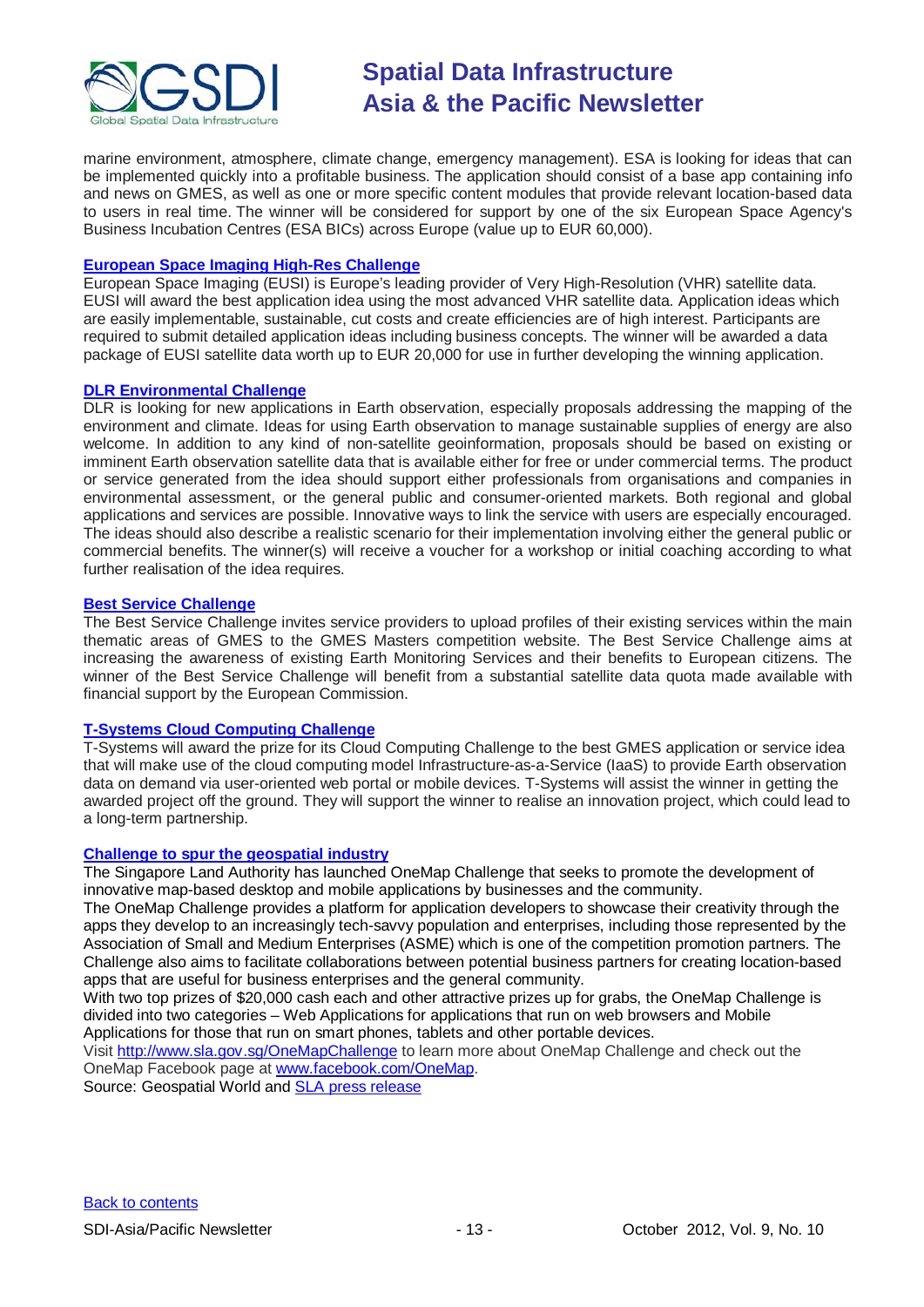

# **Employment Opportunities**

# <span id="page-13-0"></span>**['Surveyors are getting lucrative offers in Vietnam'](http://www.geospatialworld.net/index.php?option=com_interview&int=1&view=managetemplate&id=255&Itemid=644)**

*Viet Nam government is investing approximately USD 60 million in cadastral mapping. Prof. Dr. Dang Hung Vo explains what it means for surveyors.*

Source: Geospatial Wworld

## **GIS Job Board Launches New Website: [www.gisjobboard.com](http://www.gisjobboard.com/)**

New Site Provides Employers and Job Seekers Tools to Post and Search Jobs and Resumes in the GIS and Geospatial Disciplines

GIS Job Board has launched a new website specifically dedicated to GIS and other geospatial disciplines. The new site makes it simple for employers and job seekers to post and search for jobs and resumes. The site was created to serve the growing needs of the GIS community and help with recruiting and job seeking efforts. Visitors also have the option to view the site in a different language if they choose, making it easier for them to have access to the content

Registered users can receive jobs or resumes by email. They can also flag jobs and resumes as well as save searches, setup resume alerts, and save resumes and jobs. Users have the capability of private messaging other users in case they ever want to communicate with someone.

<span id="page-13-1"></span>For more information about GIS Job Board, please visit their website at **[www.gisjobboard.com](http://www.gisjobboard.com/)**

[Back to contents](#page-0-0)

# **Conference Proceedings**

# **[The 4th Digital Earth Summit Concludes in Wellington, New Zealand](http://digitalearth-isde.org/news/367)**

The fourth bi-annual Digital Earth Summit was held in Wellington, New Zealand from Sept. 2-4, as one in a series of summits organized by the International Society for Digital Earth (ISDE). The summit with the theme "Digital Earth and Technology" was co-hosted by Wellington City Council and Land Information New Zealand. There were three streams that included the digital environment, resilient cities, and growing up digital. There were 15 keynote speeches and 75 presentations, attracting around 200 delegates from more than 20 countries.



**IGWORKING WEEK 2012**  $-102012$ 

**FIG Working Week 2012 Rome May 6 – 10, 2012** [Technical Program and Proceedings](http://www.fig.net/pub/fig2012/techprog.htm)

# **GSDI 13 QUEBEC CONFERENCE A HUGE SUCCESS May 14 – 7, 2012**

A limited-edition book of selected papers "Spatially Enabling Government, Industry and Citizens: Research and Development Perspectives" was provided free of charge to all conference registrants. Abstracts and Papers from the Conference may also be downloaded from th[e GSDI Association's website.](http://www.gsdi.org/gsdiconf/gsdi13/prog_details.html)

## **[7th International Conference on 3D Geoinformation, 16–17 May 2012, Québec, Canada](http://www.int-arch-photogramm-remote-sens-spatial-inf-sci.net/XXXVIII-4-C26/)**

**[Report on GI Science and Remote Sensing for Climate Change Studies Workshop](http://www.asmmag.com/201205043668/report-on-gi-science-and-remote-sensing-for-climate-change-studies-workshop.html)** Kumaun University SSJ Campus Almora, India from 1-3 March 2012.

## **Malaysia Geospatial Forum 2012**

[Day 1](http://www.geospatialworld.net/index.php?option=com_content&view=article&id=24204%3Amalaysia-explores-geospatial-opportunities&catid=75%3Amiscellaneous-events&Itemid=1) (March 6), [Day 2](http://www.geospatialworld.net/index.php?option=com_content&view=article&id=24223%3Ageospatial-sector-should-strive-to-become-more-useful&catid=75%3Amiscellaneous-events&Itemid=1) (March 7), [Plenary showcases g-tech in nation building](http://www.geospatialworld.net/index.php?option=com_content&view=article&id=24212%3Aplenary-showcases-g-tech-in-nation-building-&catid=75%3Amiscellaneous-events&Itemid=1)

[Open Planet 5, the magazine published for the](http://jornadas.gvsig.org/descargas/magazine) **International gvSIG Conference** is now available in electronic [format](http://jornadas.gvsig.org/descargas/magazine)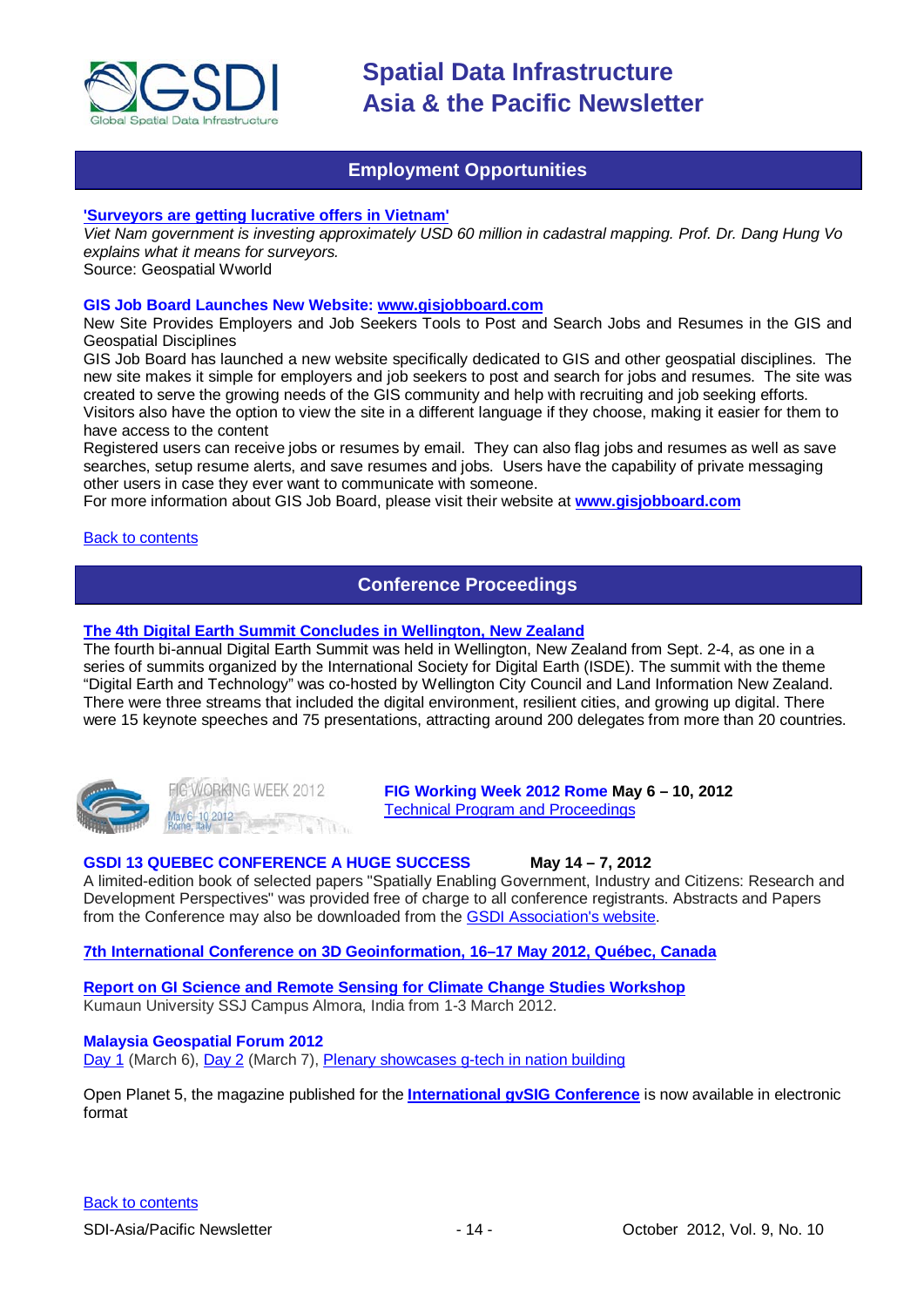

# **Conferences, Events**

<span id="page-14-0"></span>For upcoming events of global or major international interest, please visit the [upcoming conference list o](http://gsdi.org/events/upcnf.asp)n the GSDI website – as this conference list will be reserved for conferences within or with specific interest to the Asia Pacific Region.

# **The editors welcome news of conferences & events from the newsletter subscribers**

# **[Call for Expression of Interest to host AARSE 2014 and future Conferences](http://lists.gsdi.org/pipermail/sdi-africa/2010-November/001135.html)**

Call for Expression of Interest to host the 10th biennial International Conference of the African Association of Remote Sensing of the Environment (AARSE) in October 2014 and future Conferences. The 9th conference will be held in Morocco in October 2012.

| <b>Date</b>                    | <b>Location</b>                         | <b>Event</b>                                                                                                                                                                                                                                                                                                                                                                                                                                                                                                                                                                                                                                                                                                                                                                                                                                                                                                                                                                                                                                                                                                       |  |
|--------------------------------|-----------------------------------------|--------------------------------------------------------------------------------------------------------------------------------------------------------------------------------------------------------------------------------------------------------------------------------------------------------------------------------------------------------------------------------------------------------------------------------------------------------------------------------------------------------------------------------------------------------------------------------------------------------------------------------------------------------------------------------------------------------------------------------------------------------------------------------------------------------------------------------------------------------------------------------------------------------------------------------------------------------------------------------------------------------------------------------------------------------------------------------------------------------------------|--|
| October 2012                   |                                         |                                                                                                                                                                                                                                                                                                                                                                                                                                                                                                                                                                                                                                                                                                                                                                                                                                                                                                                                                                                                                                                                                                                    |  |
| $2-4$ October -                | Gauteng,<br>South Africa                | Call for papers for the peer-reviewed academic track of GISSA<br>Ukubuzana 2012<br>Conference theme: 'An African Dialogue: Geomatics for<br>Infrastructure Development and Service Delivery'<br>Authors are invited to submit full-text academic papers,<br>approximately 5000 words in length and relevant to the themes and<br>subject matter of the conference, for the peer-reviewed academic<br>track at the GISSA Ukubuzana 2012 conference.<br><b>Important dates</b><br>• 30 June 2012: Submission of full papers for peer-review for<br>academic track<br>• 13 August 2012: Notification of acceptance of papers for<br>academic track<br>• 10 September 2012: Submission of revised peer-reviewed full<br>papers for academic track<br>• 17 September 2012: Registration of presenters of accepted<br>papers for academic track<br>• 25 September 2012: Submission of PowerPoint presentations for<br>conference CD<br>• 2-4 October 2012: GISSA Ukubuzana 2012 in Kempton Park,<br>Gauteng, South Africa<br>Instructions to authors of peer-reviewed academic papers.<br>Conference brochure (1 MB pdf) |  |
| 16-20 October<br>24-26 October | Ho Chi Minh City,<br>Vietnam<br>Beijing | <b>GIS-IDEAS 2012 International Conference, 2012</b><br>The International Conference on GeoInformatics for Spatial-<br>Infrastructure Development in Earth & Allied Sciences (GIS-IDEAS)<br>is jointly organized by Japan-Vietnam Geoinformatics Consortium<br>(JVGC), Ho Chi Minh City University of Technology (HCMUT) and<br>Ho Chi Minh City Institute of Resources Geography (HCMIRG), and<br>will be held at HCMUT.<br>The 4th International Conference on Remote Sensing in                                                                                                                                                                                                                                                                                                                                                                                                                                                                                                                                                                                                                                 |  |
|                                |                                         | <b>Archaeology</b> (ICRSA4) with the theme: "New Era of Earth<br>Observation on Natural and Cultural Heritage".                                                                                                                                                                                                                                                                                                                                                                                                                                                                                                                                                                                                                                                                                                                                                                                                                                                                                                                                                                                                    |  |
| 29 October-                    | El Jadida,                              | 10th biennial International Conference of the African                                                                                                                                                                                                                                                                                                                                                                                                                                                                                                                                                                                                                                                                                                                                                                                                                                                                                                                                                                                                                                                              |  |
| 2 November                     | Morocco                                 | <b>Association of Remote Sensing of the Environment (AARSE)</b>                                                                                                                                                                                                                                                                                                                                                                                                                                                                                                                                                                                                                                                                                                                                                                                                                                                                                                                                                                                                                                                    |  |
| 29 October -                   | El Jadida,                              | <b>AARSE 2012 Conference: Call for Side-event Workshops</b>                                                                                                                                                                                                                                                                                                                                                                                                                                                                                                                                                                                                                                                                                                                                                                                                                                                                                                                                                                                                                                                        |  |
| 2 November                     | Morocco                                 | As you might be aware the <b>AARSE 2012 Conference</b> will take place<br>from October 29 to November 2, 2012 in El Jadida, Morocco. This<br>9th holding of the AARSE Conference represents a major event in<br>the long series of internationally recognized AARSE conferences.<br>Note: Please be aware that the following policy of the AARSE                                                                                                                                                                                                                                                                                                                                                                                                                                                                                                                                                                                                                                                                                                                                                                   |  |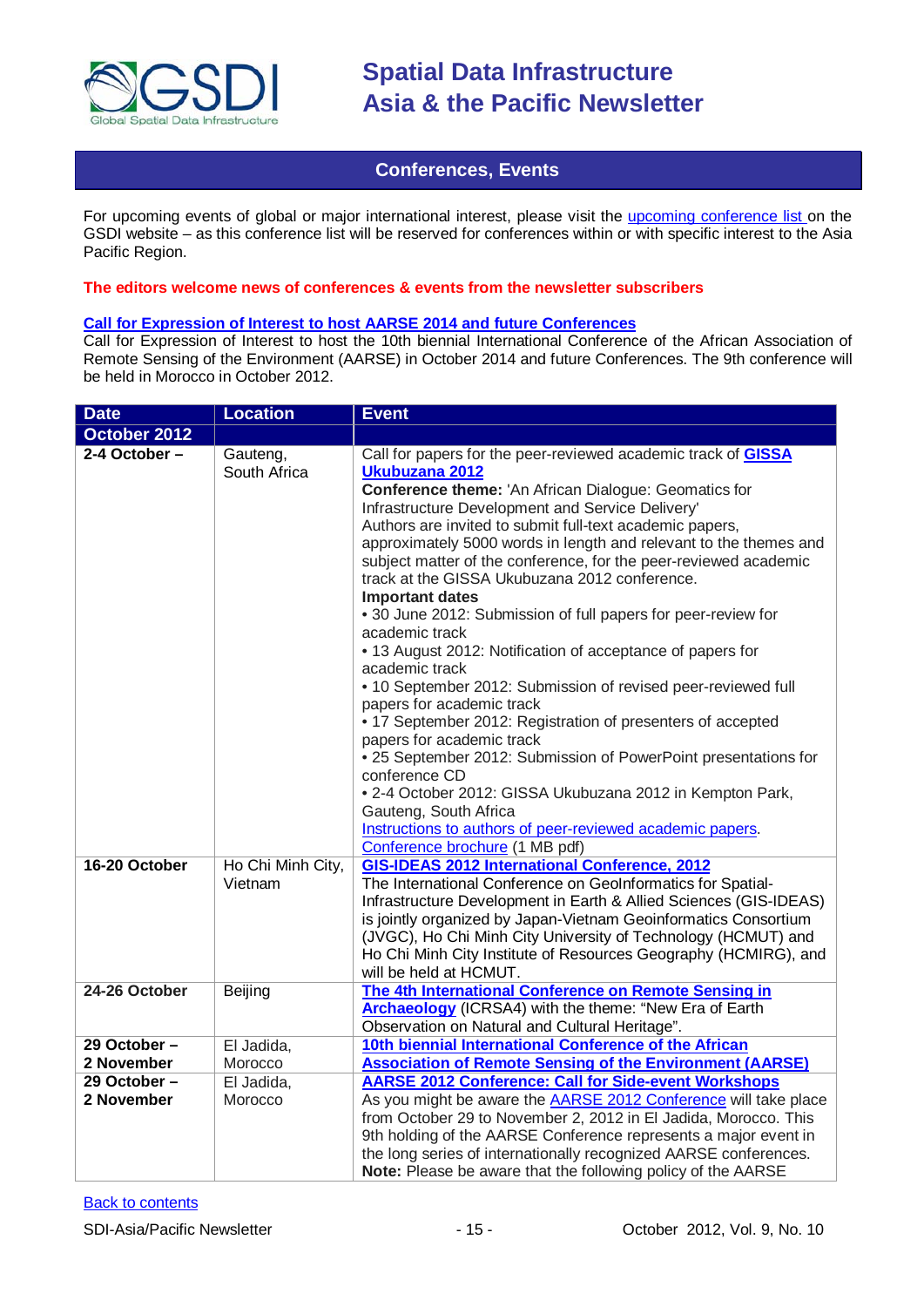

|                                       |                            | Executive Council on workshops organized by other parties applies:<br>- Organizers of a pre-/concurrent-/post-conference workshop must<br>pay a fixed amount of €3000 to cover expenses for projector,<br>venue, writing materials and microphone. Anything extra is to be<br>borne by the workshop organizer. However, organizers of a pre-<br>/concurrent-/post-conference workshop who pay the conference<br>registration fee for 8 of their participants, 2 months prior to the<br>conference date, pay a fixed amount of €1500 to cover costs of<br>projector, venue, writing materials and microphone.<br>Abstract submission CLOSED 30 April 2012<br>AARSE AWARDS - All presenters are invited and encouraged to<br>enter the AARSE award-winning competition for best paper<br>presentation and best poster.<br>IEEE GRSS/AARSE TRAVEL FELLOWSHIPS - To support travel<br>costs, accommodation and registration fees to attend conferences<br>of the two societies in the field of Earth observation by remote<br>sensing. The beneficiaries of these conference fellowships shall be<br>African scientists or students who have their paper accepted for |
|---------------------------------------|----------------------------|-------------------------------------------------------------------------------------------------------------------------------------------------------------------------------------------------------------------------------------------------------------------------------------------------------------------------------------------------------------------------------------------------------------------------------------------------------------------------------------------------------------------------------------------------------------------------------------------------------------------------------------------------------------------------------------------------------------------------------------------------------------------------------------------------------------------------------------------------------------------------------------------------------------------------------------------------------------------------------------------------------------------------------------------------------------------------------------------------------------------------------------------------------------------|
| 29 October-<br>2 November             | Bangkok,<br>Thailand       | oral or poster presentation at the AARSE biennial conference.<br>19th United Nations Regional Cartographic Conference for<br><b>Asia and the Pacific</b><br>The primary objective of the Conference is to provide a regional<br>forum where government officials, scientists and experts from Asia<br>and the Pacific and other regions meet to address the common<br>needs, problems and experiences in the interrelated fields of<br>surveying, geography, cartography and mapping, hydrography,<br>remote sensing, land/sea and geographical information systems<br>and environmental protection, including educational and training<br>aspects, scientific and technological requirements, implementation<br>issues and benefits.                                                                                                                                                                                                                                                                                                                                                                                                                             |
| <b>November</b><br>2012               |                            |                                                                                                                                                                                                                                                                                                                                                                                                                                                                                                                                                                                                                                                                                                                                                                                                                                                                                                                                                                                                                                                                                                                                                                   |
| 13-5 November<br>"NEW"                | UNSW, Sydney,<br>Australia | 3rd International Conference on Indoor Positioning and Indoor<br><b>Navigation (IPIN)</b><br><b>Contact</b>                                                                                                                                                                                                                                                                                                                                                                                                                                                                                                                                                                                                                                                                                                                                                                                                                                                                                                                                                                                                                                                       |
| $19 - 22$<br><b>November</b><br>"NEW" | London, UK                 | <b>World Congress on Sustainable Technologies (WCST-2012)</b><br>Technical Co-Sponsored by IEEE UK/RI Section<br>Paper Submission: To submit a paper, please visit.<br><b>Important Dates:</b><br>Full Paper Submission Date: September 20, 2012<br>Extended Abstract (Work in Progress) Submission Date:<br>September 30, 2012<br>Proposal for Workshops and Tutorials: August 31,<br>Notification of Workshop and Tutorial Acceptance: September 10,<br>Proposal for Industrial Presentation / Special Track: August 31,<br>Notification of Abstract Acceptance/Rejection: October 10,<br>Notification of Industrial Presentation / Special Track Acceptance:<br>September 10,<br>Notification of Paper Acceptance/Rejection: October 01,<br>Camera Ready Extended Abstract Due: October 19,<br>Camera Ready Paper Due: October 19,<br>Early Registration Deadline: August 01, 2012 - October 15, 2012<br>Late Registration Deadline: October 16, 2012 - November 01, 2012<br>Conference Dates: November 19-22, 2012.                                                                                                                                           |
| 20-3 November                         | Canberra,<br>Australia     | spatial@gov® Conference and Exhibition 2012<br>Call for Papers - Deadline for Submissions: 5pm Tuesday<br>7th August 2012 -<br>Contact                                                                                                                                                                                                                                                                                                                                                                                                                                                                                                                                                                                                                                                                                                                                                                                                                                                                                                                                                                                                                            |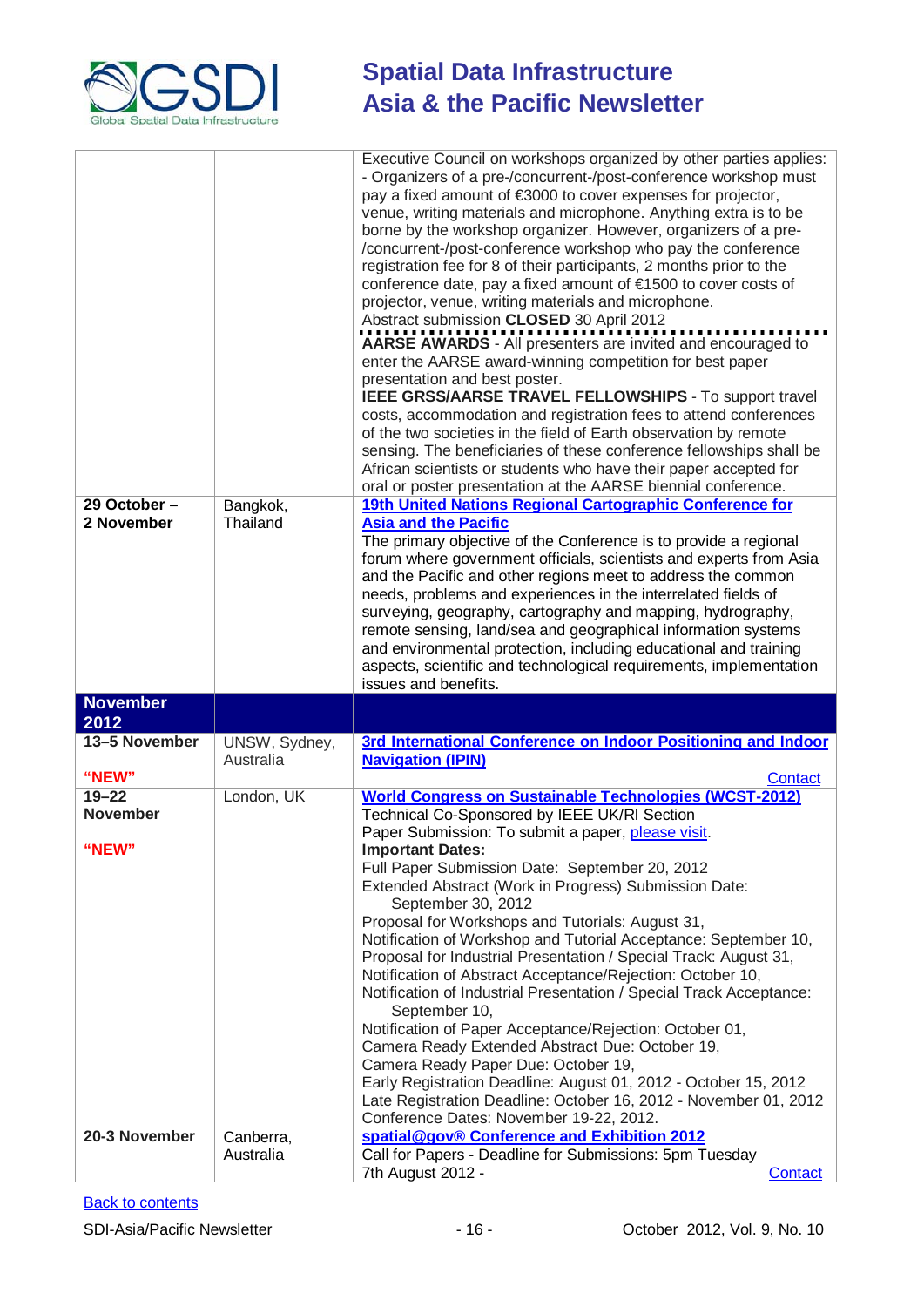

| 27-30 November<br>"NEW" | Suva, Fiji                         | 2012 Pacific GIS & RS Conference<br>Abstract deadline: September 30, 2012<br><b>Flyer</b><br>The theme for this year is "Mapping Pacific Resources", which is<br>timely as the recently concluded Rio +20 United Nations conference<br>noted the relevance of global mapping and recognised the value of<br>reliable geospatial information for sustainable development and<br>decision-making. The global conference further recognised the<br>need to support developing countries in their efforts to collect<br>resource and environmental data.<br>As with previous Pacific GIS & RS conferences, there are no fees<br>levied for those wishing to attend, and the conference is funded<br>entirely by donations from regional organisations, technology<br>vendors<br>international<br>agencies. This year, Deutsche<br>and<br>Gesellschaft für Internationale Zusammenarbeit (GIZ) GmbH will<br>support the Conference. GIZ will sponsor selected presenters from<br>Tonga, Vanuatu and Solomon Islands to participate in the<br>conference. To qualify, the presented topic should be related to<br>forestry, agriculture or environmental application of GIS/RS, which<br>is automatically linked to climate Change thematic. The deadline for<br>abstract submission is 30th September, and final selection would<br>require additional submission of the actual presentation upon<br>request. For further information and registration. |
|-------------------------|------------------------------------|----------------------------------------------------------------------------------------------------------------------------------------------------------------------------------------------------------------------------------------------------------------------------------------------------------------------------------------------------------------------------------------------------------------------------------------------------------------------------------------------------------------------------------------------------------------------------------------------------------------------------------------------------------------------------------------------------------------------------------------------------------------------------------------------------------------------------------------------------------------------------------------------------------------------------------------------------------------------------------------------------------------------------------------------------------------------------------------------------------------------------------------------------------------------------------------------------------------------------------------------------------------------------------------------------------------------------------------------------------------------------------------------------------------------------------------------------|
| 28-30 November          | Valencia, Spain                    | 8th International gvSIG Conference<br>"Making the Future: Technology, Solidarity and Business".<br>Call for papers is now open. As of today communication proposals<br>can be sent to the email address; they will be evaluated by the<br>scientific committee as to their inclusion in the conference program.<br>There are two types of communication: paper or poster. Information<br>regarding to regulations on communication presentations can be<br>found in the <b>Communications section</b> . Abstracts will be accepted<br>until September 28th.<br>Organizations interested in collaborating in the event can find<br>information in the section: How to collaborate.                                                                                                                                                                                                                                                                                                                                                                                                                                                                                                                                                                                                                                                                                                                                                                  |
| <b>December</b><br>2012 |                                    |                                                                                                                                                                                                                                                                                                                                                                                                                                                                                                                                                                                                                                                                                                                                                                                                                                                                                                                                                                                                                                                                                                                                                                                                                                                                                                                                                                                                                                                    |
| 9-10 December<br>"NEW"  | Kuala Lumpur,<br>Malaysia          | Asia Oceania Regional Workshop on GNSS<br>Contact                                                                                                                                                                                                                                                                                                                                                                                                                                                                                                                                                                                                                                                                                                                                                                                                                                                                                                                                                                                                                                                                                                                                                                                                                                                                                                                                                                                                  |
| February 2013           |                                    |                                                                                                                                                                                                                                                                                                                                                                                                                                                                                                                                                                                                                                                                                                                                                                                                                                                                                                                                                                                                                                                                                                                                                                                                                                                                                                                                                                                                                                                    |
| 11-3 February           | Denver, USA                        | <b>International LiDAR Mapping Forum (ILMF)</b><br>Call for Papers and invites any interested parties to submit their<br>abstracts by September 28, 2012 online.<br>Contact                                                                                                                                                                                                                                                                                                                                                                                                                                                                                                                                                                                                                                                                                                                                                                                                                                                                                                                                                                                                                                                                                                                                                                                                                                                                        |
| <b>March 2013</b>       |                                    |                                                                                                                                                                                                                                                                                                                                                                                                                                                                                                                                                                                                                                                                                                                                                                                                                                                                                                                                                                                                                                                                                                                                                                                                                                                                                                                                                                                                                                                    |
| 18-9 March<br>"NEW"     | Singapore                          | <b>1st Annual International Conference on ACE:</b><br><b>Call For Papers 2013</b><br><b>IMPORTANT DATES</b><br>Full Paper Submission Deadline: 23rd November 2012Author<br>Notification: 7th December 2012 Final Paper (Camera-Ready)<br>Submission Deadline: 31st December 2012<br>Early Bird Registration Deadline: 18th January 2013<br>Late Registration Deadline: 13th February<br>Contact                                                                                                                                                                                                                                                                                                                                                                                                                                                                                                                                                                                                                                                                                                                                                                                                                                                                                                                                                                                                                                                    |
| <b>April 2013</b>       |                                    |                                                                                                                                                                                                                                                                                                                                                                                                                                                                                                                                                                                                                                                                                                                                                                                                                                                                                                                                                                                                                                                                                                                                                                                                                                                                                                                                                                                                                                                    |
| 15-9 April              | Canberra,                          | <b>Surveying &amp; Spatial Sciences Conference 2013</b>                                                                                                                                                                                                                                                                                                                                                                                                                                                                                                                                                                                                                                                                                                                                                                                                                                                                                                                                                                                                                                                                                                                                                                                                                                                                                                                                                                                            |
| "NEW"                   | $\mathcal{D}$<br>Australia<br>2013 | Call for Papers extended to 6 October 2012                                                                                                                                                                                                                                                                                                                                                                                                                                                                                                                                                                                                                                                                                                                                                                                                                                                                                                                                                                                                                                                                                                                                                                                                                                                                                                                                                                                                         |
| <b>22-26 April</b>      | Beijing, China                     | 35th International Symposium on Remote Sensing of<br><b>Environment (ISRSE35)</b>                                                                                                                                                                                                                                                                                                                                                                                                                                                                                                                                                                                                                                                                                                                                                                                                                                                                                                                                                                                                                                                                                                                                                                                                                                                                                                                                                                  |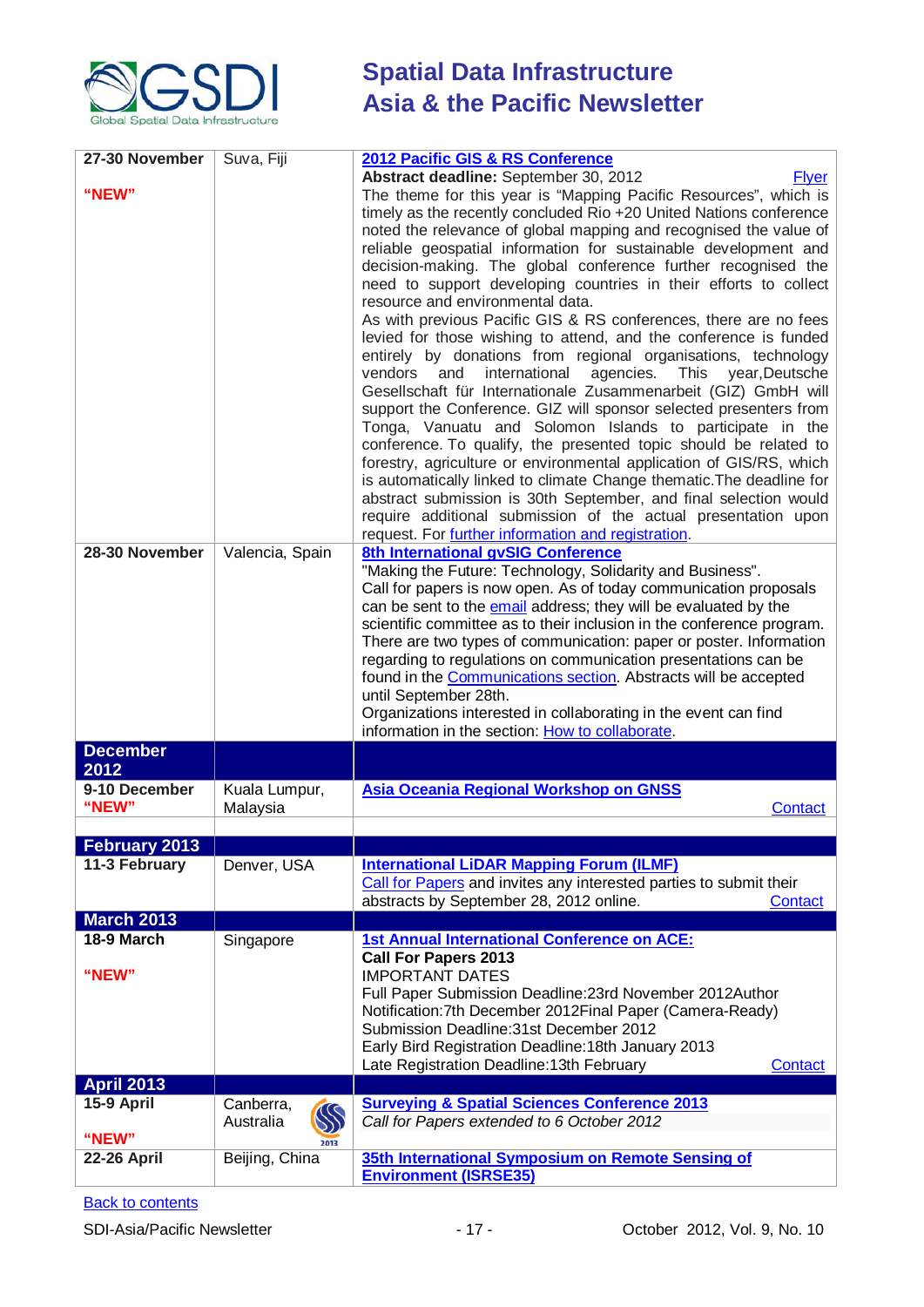

| "AMENDED"       | Little<br>35th International Symposium<br>Remote Sensing of Environment | The papers included in the 35th International Symposium on<br>Remote Sensing of Environment proceedings will be published by<br>IOP Publishing Ltd., UK. The proceedings are available through the<br><b>IOP Conference Series: Earth and Environmental Science. All</b><br>published papers will be indexed by El Compendex.<br>Authors interested in the themes and topics of ISRSE35 are<br>welcome to submit their original manuscripts. Submissions to<br>ISRSE35 will be peer-reviewed to ensure high-quality scientific<br>content and well-written English, in accordance with the Peer<br>Review Policy for the IOP Conference Series.<br><b>ABSTRACT SUBMISSION</b><br>Interested contributors should submit a summary of the paper they<br>propose for presentation.<br>• All submissions should be in English.<br>• Abstracts should reach the Technical Programme Committee no<br>later than 30 September 2012.<br>• Notification of paper acceptance will be made by 10 December<br>2012.<br>• Each presenting author will be required to register and pay by the<br>author registration deadline on Monday, 25 February 2013, to<br>ensure their abstract is included in the final programme.<br>• Please submit abstracts through the Abstract Submission link at<br>http://www.isrse35.org<br>• All abstracts must be submitted online.<br><b>IMPORTANT DATES:</b><br>Registration Opens: Monday, 10 September 2012<br>Abstract Submission Deadline: Sunday, 30 September 2012<br>Workshop Submission Deadline: Tuesday, 30 October 2012<br>Acceptance Notification Monday, 10 December 2012<br>Early-bird Registration Deadline: Friday, 25 January 2013<br>Final Paper Deadline: Friday, 15 February 2013<br>Author Registration Deadline: Monday, 25 February 2013<br>Standard Registration Deadline Monday, 15 April 2013<br>Contact detail:<br><b>ISRSE35 Secretariat</b><br>E-Mail: isrse35@ceode.ac.cn<br>Tel: +86 10 8217 8969<br>Fax: +86 10 8217 8968<br>Website: www.isrse35.org<br>Address: Center for Earth Observation and Digital Earth, CAS No. 9<br>Dengzhuang South Road, Haidian District, Beijing 100094, P.R.<br>China |
|-----------------|-------------------------------------------------------------------------|--------------------------------------------------------------------------------------------------------------------------------------------------------------------------------------------------------------------------------------------------------------------------------------------------------------------------------------------------------------------------------------------------------------------------------------------------------------------------------------------------------------------------------------------------------------------------------------------------------------------------------------------------------------------------------------------------------------------------------------------------------------------------------------------------------------------------------------------------------------------------------------------------------------------------------------------------------------------------------------------------------------------------------------------------------------------------------------------------------------------------------------------------------------------------------------------------------------------------------------------------------------------------------------------------------------------------------------------------------------------------------------------------------------------------------------------------------------------------------------------------------------------------------------------------------------------------------------------------------------------------------------------------------------------------------------------------------------------------------------------------------------------------------------------------------------------------------------------------------------------------------------------------------------------------------------------------------------------------------------------------------------------------------------------------------------------------------------------------------------------------------------------------------------|
| <b>May 2013</b> |                                                                         |                                                                                                                                                                                                                                                                                                                                                                                                                                                                                                                                                                                                                                                                                                                                                                                                                                                                                                                                                                                                                                                                                                                                                                                                                                                                                                                                                                                                                                                                                                                                                                                                                                                                                                                                                                                                                                                                                                                                                                                                                                                                                                                                                              |
| <b>6-10 May</b> | Abuja, Nigeria                                                          | <b>The FIG Working Week</b><br>The Working Week will bring surveyors and land professionals from                                                                                                                                                                                                                                                                                                                                                                                                                                                                                                                                                                                                                                                                                                                                                                                                                                                                                                                                                                                                                                                                                                                                                                                                                                                                                                                                                                                                                                                                                                                                                                                                                                                                                                                                                                                                                                                                                                                                                                                                                                                             |
| "NEW"           |                                                                         | all over the world together to meet while specific focus will be given<br>Africa.<br>The conference is organised jointly by FIG and<br>to<br>the Nigerian Institution of Surveyors, NIS, one of the three FIG<br>member associations in Nigeria.                                                                                                                                                                                                                                                                                                                                                                                                                                                                                                                                                                                                                                                                                                                                                                                                                                                                                                                                                                                                                                                                                                                                                                                                                                                                                                                                                                                                                                                                                                                                                                                                                                                                                                                                                                                                                                                                                                             |
| 13-6 May        | Rotterdam,<br>The Netherlands                                           | <b>Geospatial World Forum</b> is a conference cum exhibition which<br>has always invoked the geospatial community with its relevant and<br>thought-provoking themes. This year, the conference which is<br>scheduled from 13-16 May 2013 at Beurs World Trade Center,<br>Rotterdam, The Netherlands aims at increasing our<br>understanding of the concept of Monetising the value added by<br>geospatial industry so far with its theme "Monetising Geospatial<br><b>Value and Practices".</b><br>Please submit your abstracts. For queries.                                                                                                                                                                                                                                                                                                                                                                                                                                                                                                                                                                                                                                                                                                                                                                                                                                                                                                                                                                                                                                                                                                                                                                                                                                                                                                                                                                                                                                                                                                                                                                                                                |